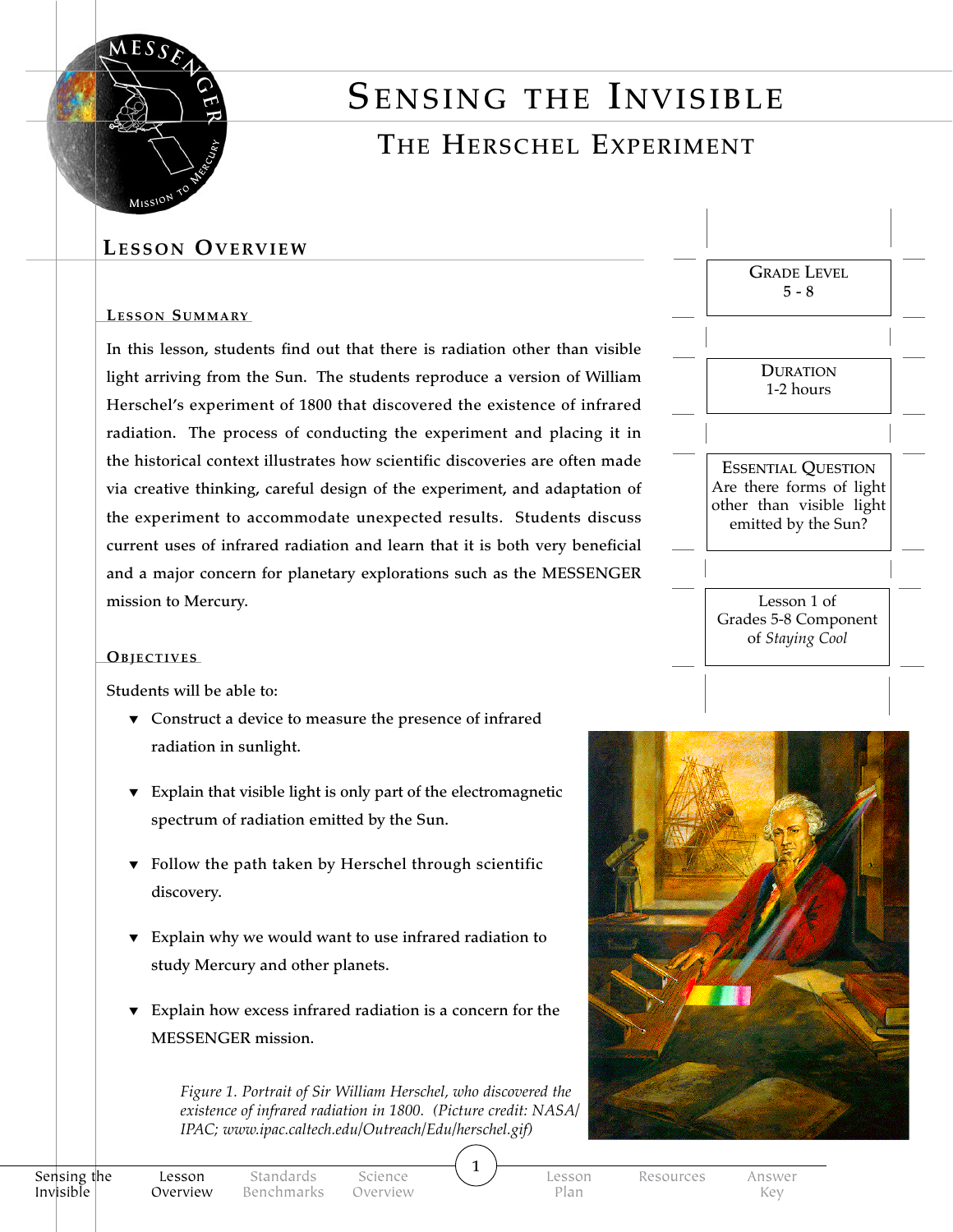*This lesson was developed by the National Center for Earth and Space Science Education (http://ncesse.org).*

#### CONCEPTS

- ▼ Visible light consists of different colors.
- ▼ Sunlight consists of invisible forms of light in addition to visible light, one of which is infrared light.
- ▼ Scientific discoveries are sometimes made by chance, as a by-product of another investigation.

#### **MESSENGER MISSION CONNECTION**

The MESSENGER mission to Mercury uses infrared light to study properties of the planet, and it is therefore beneficial to the mission. However, too much infrared radiation is detrimental to the spacecraft and its instruments, and engineers are faced with this problem when designing the MESSENGER spacecraft and mission.

## **WARNING**

#### **Do** *not* **look directly at the Sun!**

This lesson is about the Sun and sunlight, but be sure to remind students frequently *never* **to look directly at the Sun!** Looking for even a few seconds can cause permanent damage to the eyes, and longer exposure can cause blindness. Note that sunglasses do *not* provide an adequate safeguard against looking directly at the Sun.



 $\overline{2}$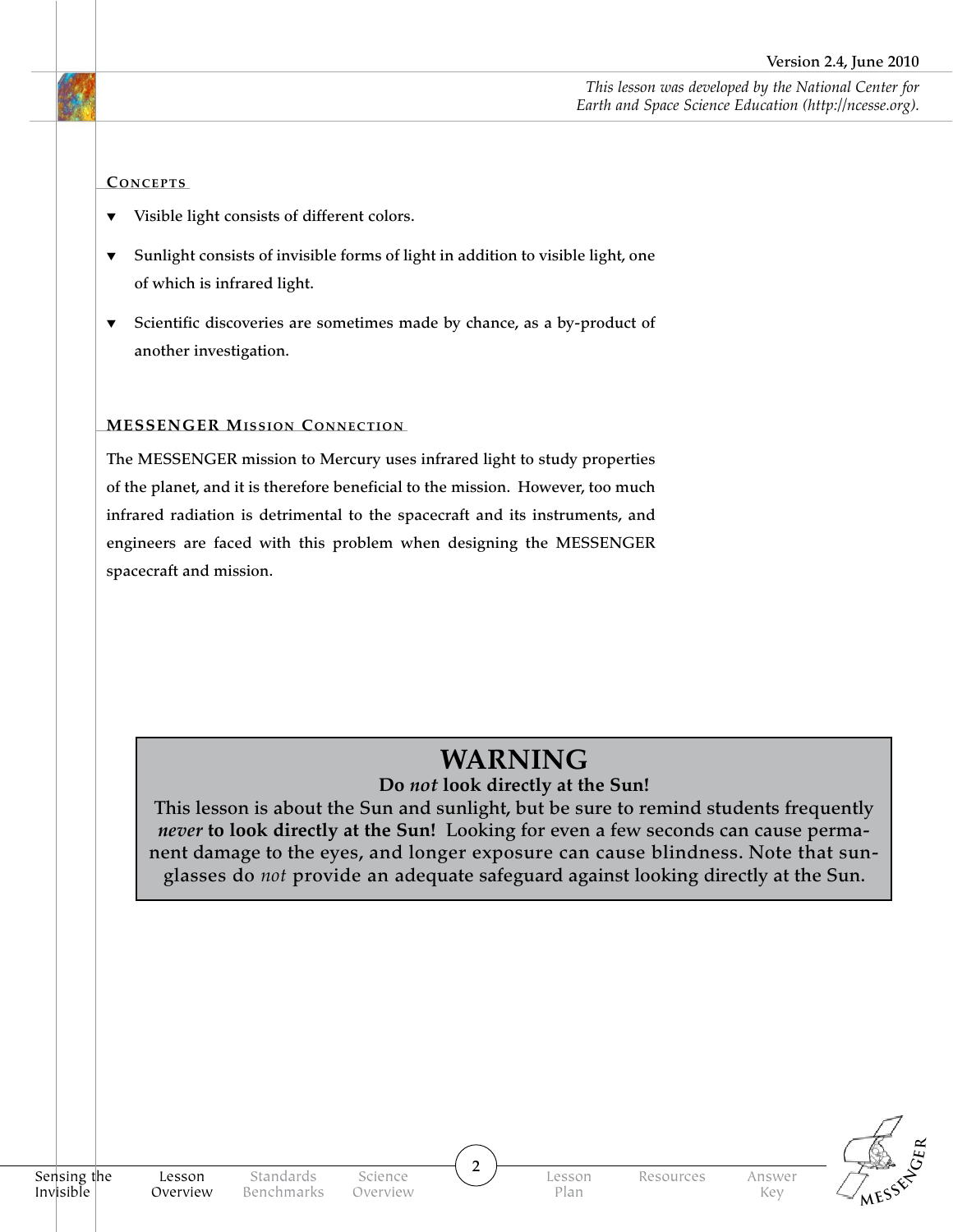## **Standards & Benchmarks**

#### **NATIONAL SCIENCE EDUCATION STANDARDS**

#### Standard B3 Transfer of energy

▼ The sun is a major source of energy for changes on the earth's surface. The sun loses energy by emitting light. A tiny fraction of that light reaches the earth, transferring energy from the sun to the earth. The sun's energy arrives as light with a range of wavelengths, consisting of visible light, infrared, and ultraviolet radiation.

#### *Related Standards*

Standard G1 Science as a human endeavor

▼ Science requires different abilities, depending on such factors as the field of study and type of inquiry. Science is very much a human endeavor, and the work of science relies on basic human qualities, such as reasoning, insight, energy, skill, and creativity—as well as on scientific habits of mind, such as intellectual honesty, tolerance of ambiguity, skepticism, and openness to new ideas.

#### Standard G2 Nature of science

Scientists formulate and test their explanations of nature using observation, experiments, and theoretical and mathematical models. Although all scientific ideas are tentative and subject to change and improvement in principle, for most major ideas in science, there is much experimental and observational confirmation. Those ideas are not likely to change greatly in the future. Scientists do and have changed their ideas about nature when they encounter new experimental evidence that does not match their existing explanations.

#### Standard G3 History of science

Many individuals have contributed to the traditions of science. Studying some of these individuals provides further understanding of scientific inquiry, science as a human endeavor, the nature of science, and the relationships between science and society.

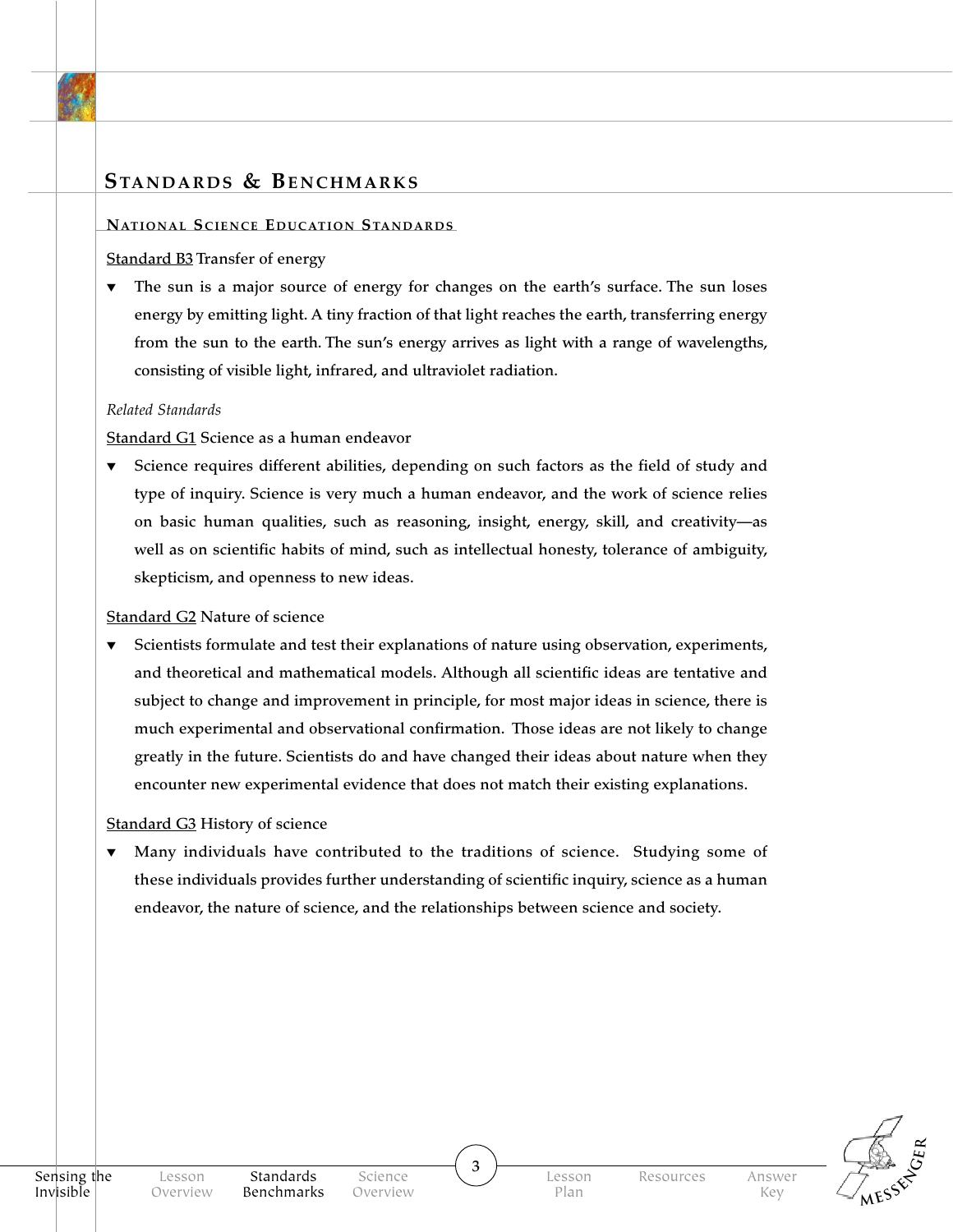#### AMERICAN ASSOCIATION FOR THE ADVANCEMENT OF SCIENCE, PROJECT 2061

Benchmark 4F2 Light from the sun is made up of a mixture of many different colors of light, even though to the eye the light looks almost white. Other things that give off or reflect light have a different mix of colors.

Benchmark 4F5 Human eyes respond to only a narrow range of wavelengths of electromagnetic radiation—visible light. Differences of wavelength within that range are perceived as differences in color.

Benchmark 12C3 Read analog and digital meters on instruments used to make direct measurements of length, volume, weight, elapsed time, rates, and temperature, and choose appropriate units for reporting various magnitudes.

#### *Related Benchmarks*

Benchmark 1B1 Scientists differ greatly in what phenomena they study and how they go about their work. Although there is no fixed set of steps that all scientists follow, scientific investigations usually involve the collection of relevant evidence, the use of logical reasoning, and the application of imagination in devising hypotheses and explanations to make sense of the collected evidence.

Benchmark 1B4 New ideas in science sometimes spring from unexpected findings, and they usually lead to new investigations.



 $\overline{4}$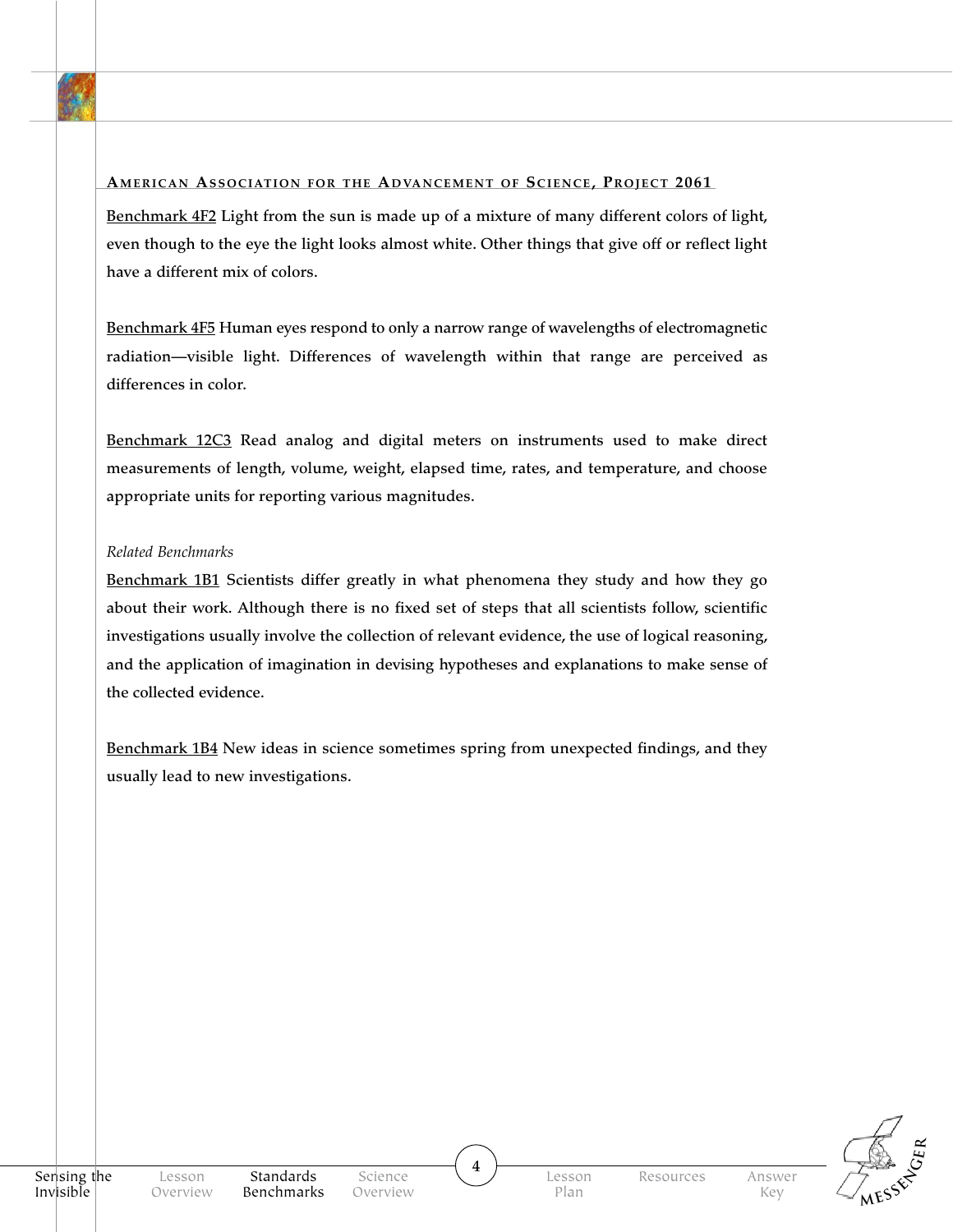

Sunlight is the source of life-sustaining energy on Earth. Its effects range from allowing temperatures on our planet to remain hospitable for life to providing energy for photosynthesis. In addition to light that can be seen with the human eye—visible light—there are other forms of energy emitted by the Sun. In this lesson, we discuss one of these other forms—infrared radiation.

#### **The Electromagnetic Spectrum**

Weather forecasters often show temperature maps of the United States based on the temperature measurements in different parts of the country that day. The maps are created by assigning each temperature a color, and then filling the map with colors corresponding to the temperatures measured at each location. A map created this way shows the temperature field of the United States on that particular day. The temperature field covering the United States, in this sense, is a description of the temperatures at every location across the country.

In a similar fashion, the Universe can be thought of as being permeated by an electric field. All electrically charged particles (such as electrons) have a region of space around them where they influence the behavior of other charged particles wandering there. This region can be described as an electric field around the particle. Just as temperatures in different parts of the country create the temperature field of the United States, the electric charges in the Universe can be thought of as creating an electric field permeating the whole

Universe. Magnetic objects behave in a similar fashion: every magnetic object creates a magnetic field around it, and their collective magnetic field permeates the Universe.

Most things in the Universe tend to move around, and electric charges are rarely an exception. If the velocity of an electric charge changes (that is, it accelerates or decelerates), it creates a disturbance in the electric and magnetic fields permeating the Universe. These disturbances move across the Universe as waves in the "fabric" of the electric and magnetic fields. The waves also carry energy from the disturbance with them, in a similar way that the energy of the wind striking a flag is carried across the fabric by the waving of the flag. The waves carrying the energy of the disturbance across the Universe are characterized by their wavelength, which measures the distance between two consecutive wave crests.

A familiar example of this kind of wave is visible light. Different colors of visible light have slightly different wavelengths, and there are waves which have much higher and shorter wavelengths than the light that humans can see. Together, the waves of all different wavelengths are called electromagnetic radiation, and the whole array of different kinds of light, arranged according to their wavelength, is called the electromagnetic spectrum (See Figure 2). Electromagnetic radiation travels at the speed of light (300,000 km/s or 186,000 miles/s in a vacuum such as space).

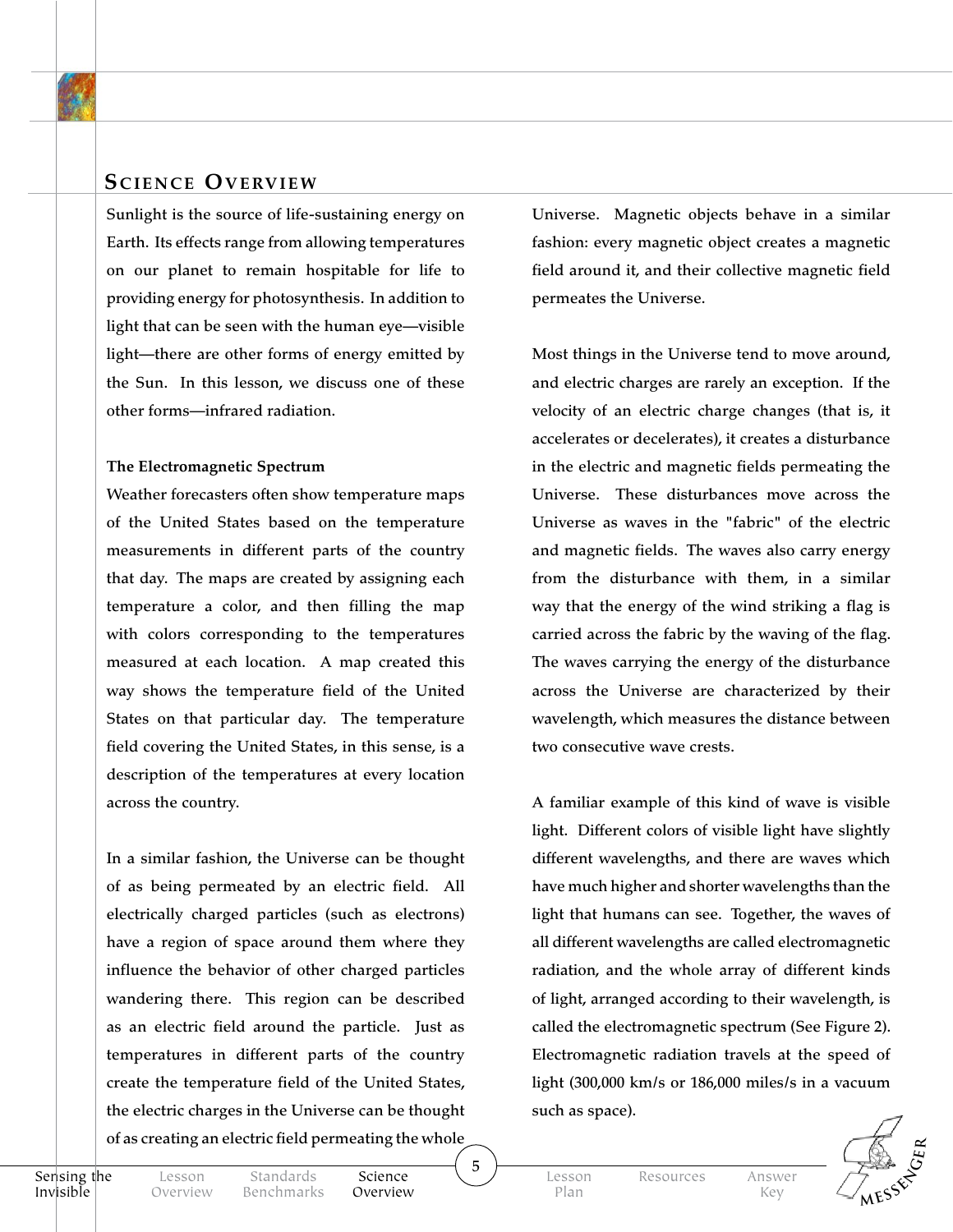

*Figure 2. The electromagnetic spectrum. In the picture, different parts of the spectrum are shown as one continuous wave. In reality, a given electromagnetic wave has one particular wavelength. The continuous wave in picture above is used to better illustrate the difference between wavelengths from one part of the spectrum to another.* 

The complete electromagnetic spectrum includes:

- ▼ Radio waves (including microwaves): Used for transmitting radio and television.
- ▼ Infrared: Seen by many animals (not humans), also used in night vision goggles.
- ▼ Visible light: The portion of the spectrum that humans can see.
- Ultraviolet: Causes sunburns.
- ▼ X-rays: Used in hospitals to make internal images of the human body.
- ▼ Gamma rays: Used in radiation treatments of cancer.

Light travels at different speeds through different materials. When light moves from one substance to another (for example, when a beam of light passes through air and into water, or vice versa), it changes its speed, and therefore its direction if it enters the substance at an angle. This effect (called refraction) is noticeable if a stick is placed halfway under water;

light from the submerged part of the stick changes direction as it reaches the surface, and our eyes perceive the refracted light as the illusion of a bent stick.

The same effect happens when visible light passes through a prism. In this case the different colors of light are bent (refracted) onto different paths according to their wavelength. A beam of light can consist of just one color, so that only one color of light enters the prism and the same color exits, bent onto a new path; or, a beam of light can consist of a mixture of colors, so that the mixture of colors enters the prism and each color exits the prism bent onto a path of its own. Shorter wavelengths (blue and violet) are refracted, or bent, more than longer wavelengths (red), resulting in the familiar rainbow pattern of colors. Radiation that is not visible also is refracted according to wavelength. Beyond the red end of visible light is the infrared, and beyond the blue is the ultraviolet part of the electromagnetic spectrum.



Science Overview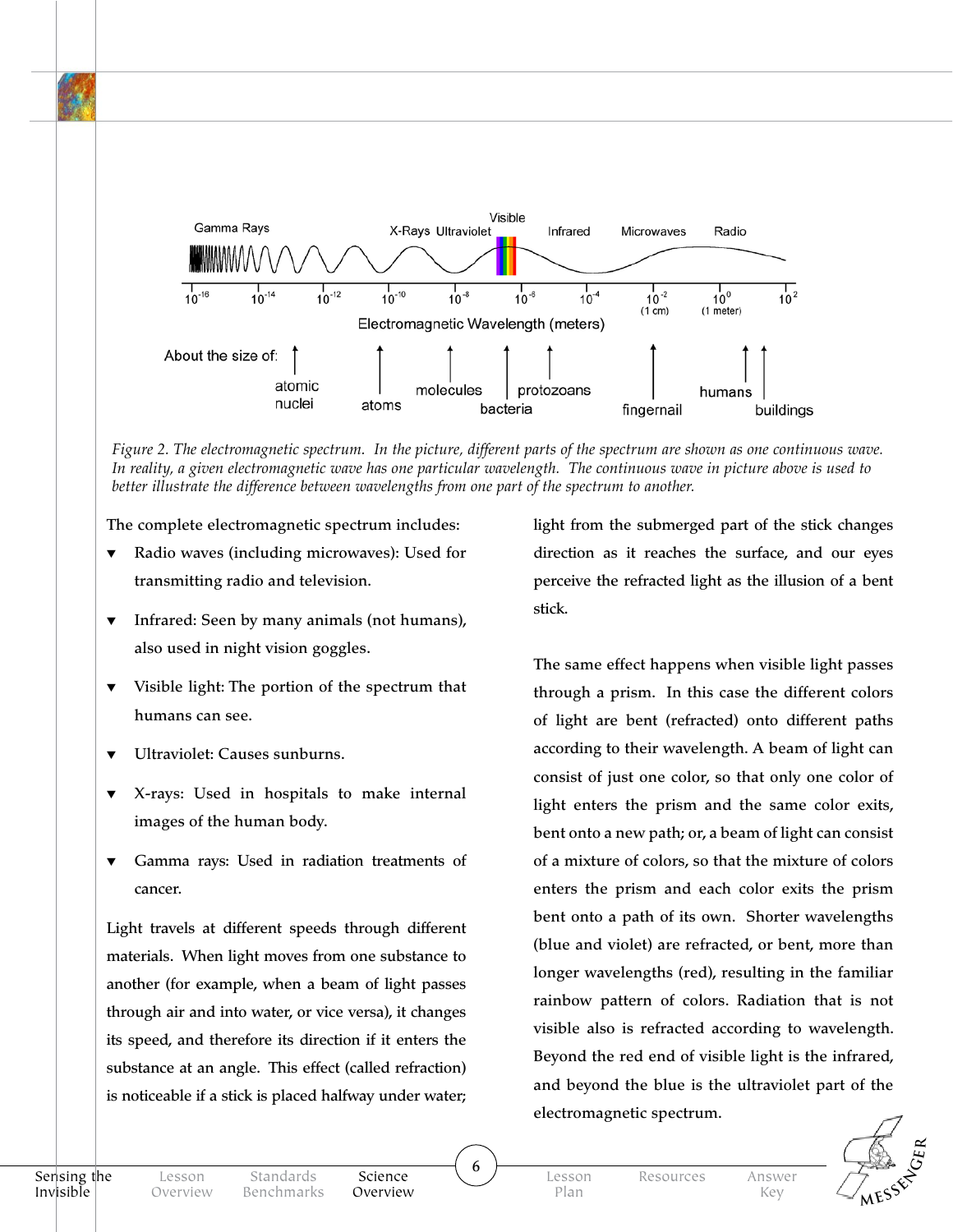Sunlight, as it emerges from the Sun, consists of all types of electromagnetic radiation. The Earth's atmosphere reflects away or absorbs much of the electromagnetic spectrum, so that only part of the radiation reaches the surface. Most radio waves come through the atmosphere unimpeded, visible light passes through without much difficulty, while only some infrared radiation, very little of the ultraviolet rays, and none of the X-rays and gamma rays reach the surface. This is very fortunate for life on Earth because some kinds of radiation (such as ultraviolet light, X-rays, and gamma rays) can break apart molecules in living things. Most forms of life could not survive unprotected on the Earth's surface if the atmosphere did not almost completely shield us from these harmful forms of radiation.

#### **Infrared Radiation**

Infrared radiation comes from warm objects—the warmer the object, the more infrared radiation it emits. If the temperature of the object becomes very high, it will emit visible light in addition to infrared radiation. For example, the filament in an ordinary light bulb glows with both kinds of radiation when its temperature rises to more than  $2500^{\circ}$  C (4500 $^{\circ}$ F). One way to think about this is to say that infrared radiation comes from warm objects while infrared as well as visible light comes from hot objects. Even hotter objects (for example, stars) will emit infrared, visible, as well as even more energetic forms of light such as ultraviolet or X-rays. Remember that most of the objects we

see with our eyes are visible to us because they reflect the light from a hot source—the Sun during the day, a light bulb at night—and they are not hot enough to emit visible light themselves. Humans, with body temperatures around 37˚C (99˚F), emit infrared radiation but no visible light—we see each other because we reflect the light from a light source. If we could see infrared light, we would be able to see each other even in the middle of the night. Some animals, such as rattlesnakes, can detect infrared light. This allows the snake to find warm-blooded animals, such as small rodents, by detecting the infrared radiation that they emit.

Infrared radiation is used in many modern applications. The most familiar instance of everyday use of infrared radiation may be television remote controls. Other examples include security and surveillance cameras, and instruments used to observe the insides of a human body without having to do surgery. Firefighters use infrared cameras to locate people and animals hidden by smoke in burning buildings and to find hot spots in forest fires. Engineers use infrared-based scanners to find heat leaks in buildings and to test for problems in mechanical and electrical systems. Infrared satellites are used in investigating global climate properties, weather phenomena, and vegetation patterns, and even to discover ancient roads in archaeological studies. Astronomers use infrared imaging to study a variety of objects, such as newly formed stars and the most distant galaxies in the Universe. Infrared radiation is very useful



Sensing the Invisible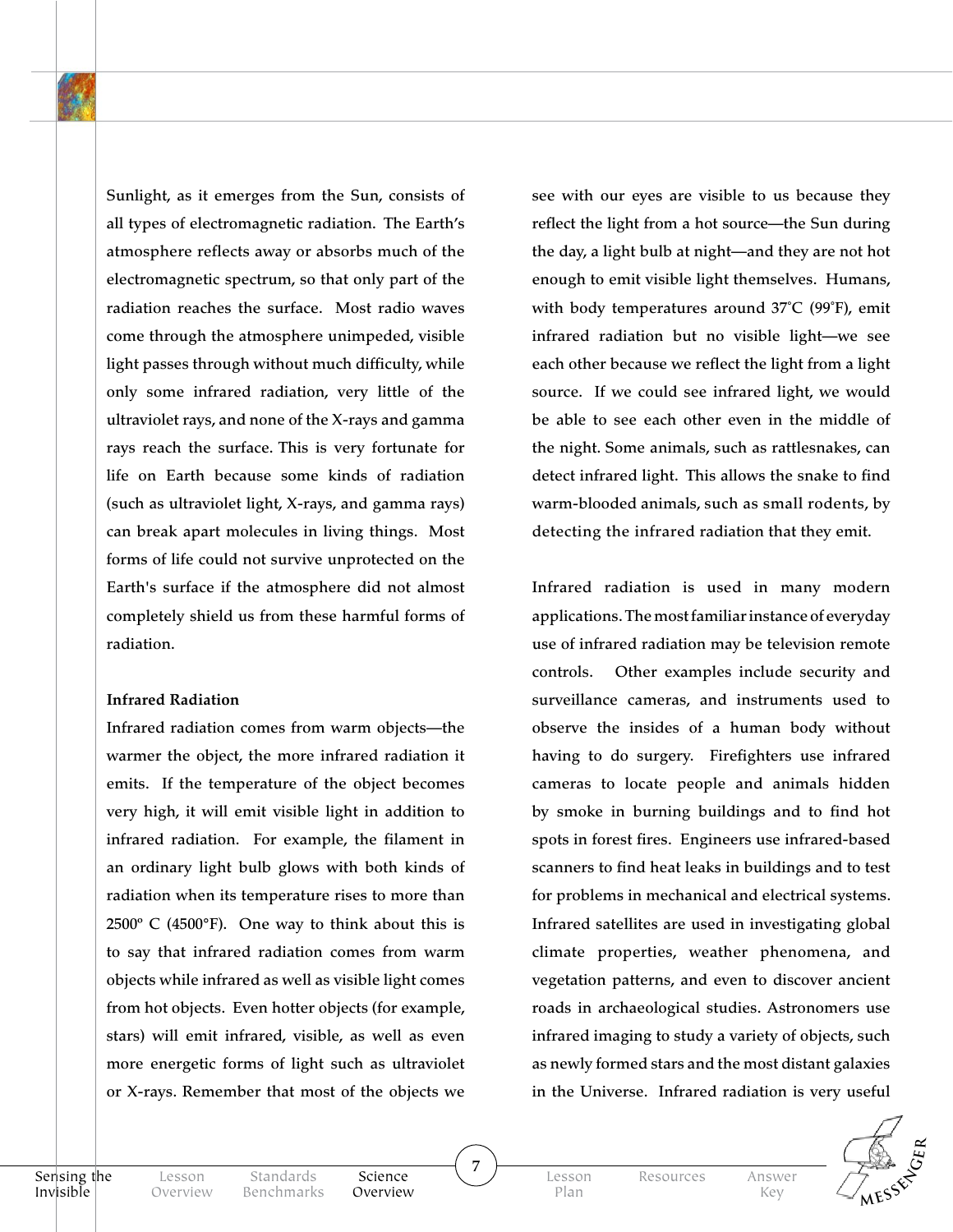for studying planets in the Solar System. Planets reflect away much of the sunlight they receive, but they absorb part of it. The light heats up the surface of the planets to warm (but not hot) temperatures, and the surfaces emit infrared light (as all warm objects do). Using this emitted infrared radiation to make observations of the planets provides invaluable clues to their properties which may be difficult to determine otherwise. Since much of the infrared radiation arriving from astronomical objects is blocked by Earth's atmosphere, infrared telescopes have been launched to make their observations from space.

Considering the many ways in which infrared radiation is important in our lives, it is remarkable to realize that its existence was not discovered until a little over two centuries ago by Sir William Herschel.

#### **Sir Frederick William Herschel**

Sir Frederick William Herschel (1738-1822) was born in Hanover, Germany, and became well known both as a musician and as an astronomer. He moved to England in 1757 and, with his sister Caroline, constructed telescopes to survey the night sky. Their work resulted in several catalogs of double stars and nebulae. Herschel is famous for his discovery of the planet Uranus in 1781, the first new planet found since ancient times.

#### **The Herschel Experiment**

Sir William Herschel made another important

contribution to science in the year 1800. In his astronomical work, Herschel noticed that when he used filters of different colors to observe sunlight, the filters seemed to let through different amounts of heat. He thought that the colors themselves might be of varying temperatures and devised an experiment to investigate his hypothesis.

Herschel directed sunlight through a glass prism to create a spectrum and then measured the temperature of a thermometer illuminated by each color in turn. He noticed that the temperature increased from the blue to the red end of the visible spectrum. After noticing this pattern, Herschel decided to measure the temperature just beyond the red portion of the spectrum in a region that did not appear to have any sunlight falling on it. To his surprise, he found that this region had the highest temperature of all. He realized that there must be another type of light beyond the red, light that we cannot see. He probably could not have been expected to discover ultraviolet light beyond the blue end of his spectrum, as most (but not all) materials that transmit visible light are very effective in absorbing ultraviolet light, and thus his prism would not have provided the ultraviolet portion of the Sun's spectrum.

Herschel performed additional experiments on the rays he had discovered beyond the red portion of the spectrum. He found that they were reflected, refracted, absorbed, and transmitted in a manner similar to visible light. He called this new kind of



Sensing the Invisible

Science Overview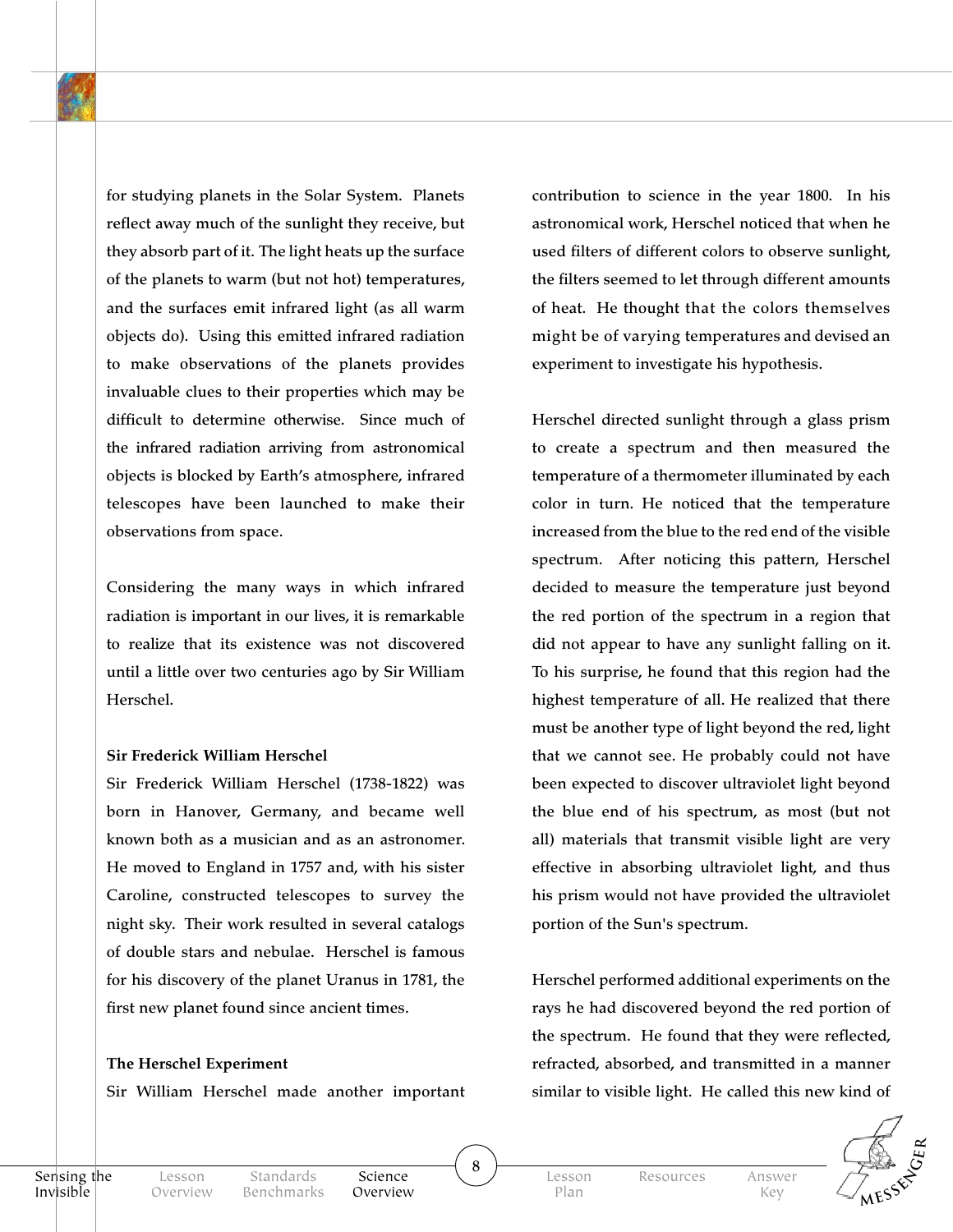light "calorific rays," derived from the Latin word for "heat." Today, this form of light is known as infrared radiation. The word "infra" is derived from the Latin word for "below"—it describes where you find the infrared radiation on the electromagnetic spectrum when compared with visible light.

Herschel's experiment is important because it was the first time someone demonstrated that there are types of light we cannot see with our eyes. As we now know, there are many other types of radiation that we cannot see, and the visible colors are only a small part of the entire range of the electromagnetic spectrum.

## **The Herschel Experiment as an Example of Scientific Discovery**

Herschel's experiment is a good demonstration of how scientific progress takes place. Herschel started out with a question based on his research and experience: he noticed that different color filters seemed to pass different amounts of heat and wanted to find out if this was really the case. He devised a hypothesis based on this observation that the colors themselves could be of varying temperatures. He designed an experiment to test the hypothesis—measuring the temperatures of the different parts of the visible spectrum. After noticing that the temperatures of the different colors appeared to indeed be different, he was able to confirm his hypothesis. It is now known that he was measuring the intensity of sunlight at different wavelengths rather than any inherent property of different colors of visible light, but when this distinction is made clear, the hypothesis still remains valid.

Herschel did not stop there, and this shows an important aspect of the scientific process. Sometimes experiments designed to investigate a specific question can produce unexpected results and lead to even more important discoveries. When Herschel noticed that the temperatures increased toward the red end of the visible spectrum, he continued the experiment to measure the temperatures beyond the visible part of the spectrum, and discovered the existence of infrared radiation. He had not originally designed the experiment to determine whether there was radiation beyond the visible part of the spectrum, but once the experiment hinted that this might be the case, he was able to come up with a new, modified question and augment his experiment to test the new hypothesis. This versatility and ability to modify one's perspective, questions, and experiment in the middle of the process, while still maintaining the integrity of the experiment, are important characteristics of a good scientist.

**Infrared Radiation and the MESSENGER Mission** Infrared radiation is of great importance in the design of the MESSENGER spacecraft and in the operation of its scientific instruments.



Science Overview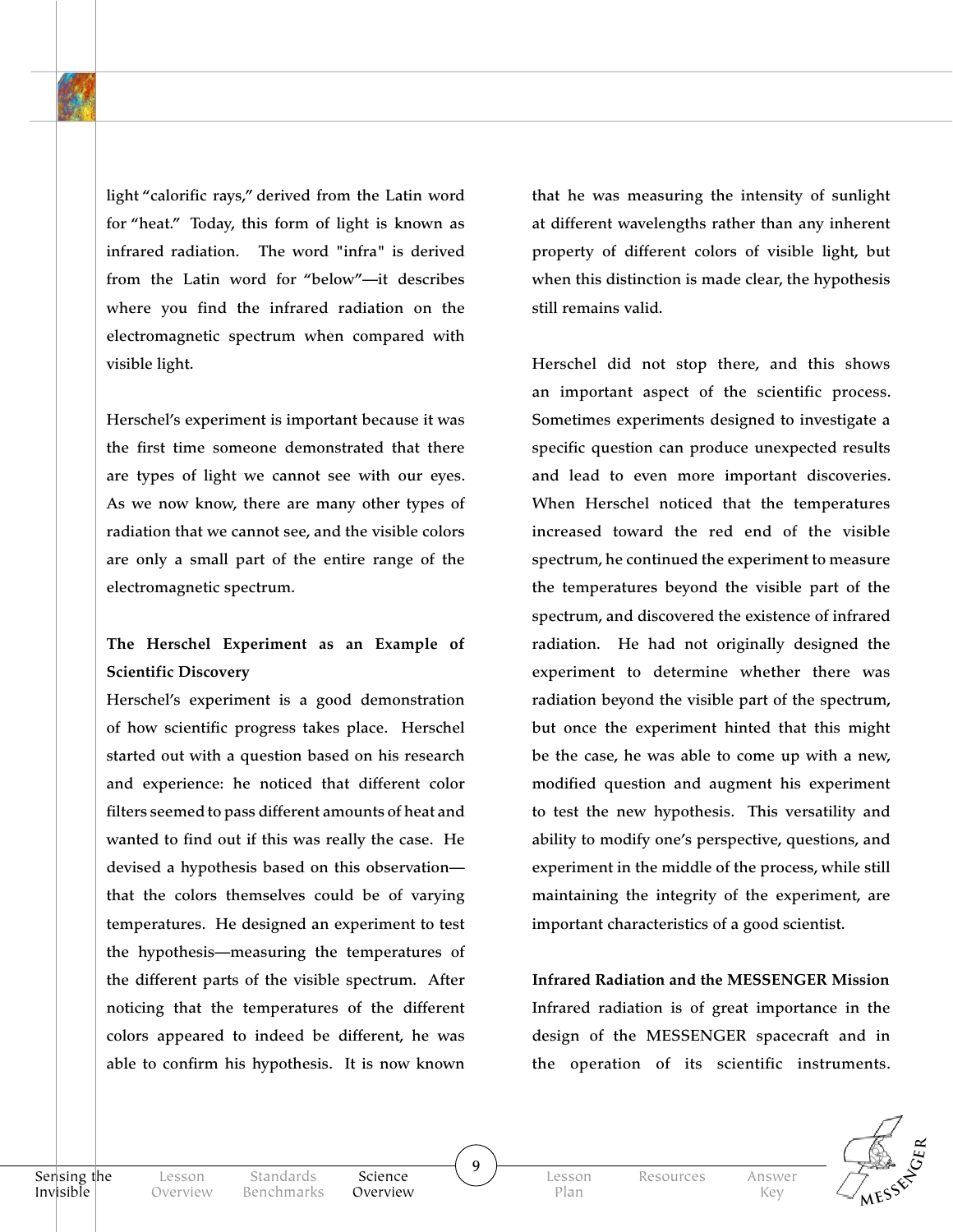One of the instruments on MESSENGER, the Mercury Atmospheric and Surface Composition Spectrometer (MASCS), includes a visible-infrared spectrometer, which measures the amount of energy at different wavelengths in the visible and infrared parts of the electromagnetic spectrum. Just as rocks and minerals have specific colors in visible light (e.g., turquoise is blue), they have unique "colors" at infrared wavelengths, providing an enhanced opportunity for MESSENGER to learn what Mercury's surface is made of. This will help us understand the geologic history of Mercury, as well as provide clues to solving one of the biggest mysteries Mercury poses—why is the planet so dense?

Although it is useful to the scientific goals of the mission, infrared radiation is also a great concern for MESSENGER. The amount of infrared radiation (as well as visible light) that the spacecraft receives from the Sun during its orbit around Mercury will be up to 11 times higher than it would receive in Earth orbit. When one considers the fact that Earth's atmosphere typically passes through only about half of all solar radiation, the amount of sunlight MESSENGER will be exposed to can be more than 20 times as high as what objects experience on the surface of Earth. In addition, the surface of Mercury that faces the Sun heats up and emits infrared radiation.

Standards

This poses a great engineering challenge to the mission design team: How can the spacecraft and its sensitive instruments be protected against extremely high temperatures while remaining in Mercury orbit and exposed to Mercury itself, as required to complete its mission? To protect against direct sunlight, the spacecraft will have a sunshade that is at all times pointed toward the Sun so that the instruments are always shaded. The spacecraft's orbit around Mercury has been designed so that its closest approach to the planet is away from the most sun-baked region of the surface and so that it flies quickly over the sunlit areas. This is achieved by an orbit where the periapsis (the closest point to the surface of Mercury and also the part of the orbit where the spacecraft's speed is at its highest) is at a high latitude and the apoapsis (the farthest point of the orbit and also the part of the orbit where the spacecraft's speed is at its lowest) is far away from the surface of Mercury. In this manner, infrared radiation received by the spacecraft can be kept at safe levels.

With these safeguards, MESSENGER's instruments will be in a thermal environment that is roughly comparable to room temperature: During the orbital part of the mission, the temperature on the instrument deck of MESSENGER is expected to vary from a few degrees below 0˚C (32˚F) to 33˚C (91˚F).



Sensing the Invisible

Science Overview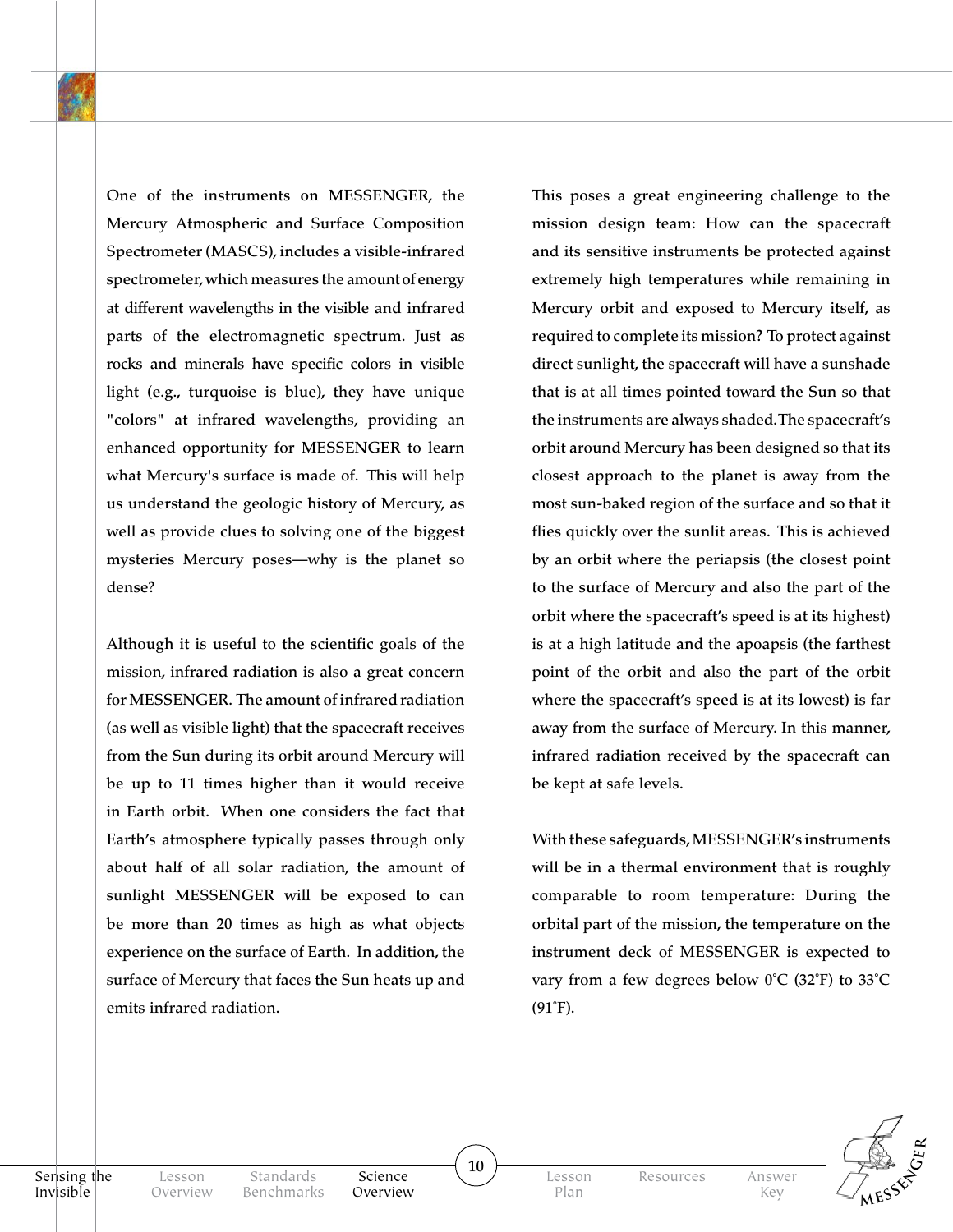## **Lesson Plan: Herschel's Infrared Experiment**

The procedure described here is similar to Herschel's original experiment. The students will create a device in which sunlight will pass through a prism and produce a spectrum of light on the bottom of a cardboard box (see Figure S1 in Student Worksheet). Using a series of thermometers (see Figure S3) they will measure temperatures at various locations within, and outside of, the spectrum. By doing so, students should obtain similar results to Herschel and discover the existence of radiation beyond the spectrum of visible light.

#### PREPARATION

- To make the experiment work effectively, you will need to blacken the thermometer bulbs, as they absorb light better than red bulbs. You can do this before the lesson or with the students. If you use paint, it must be done a day or more in advance. If you use spray paint, cover the tops of the thermometers with masking tape, leaving just the bulbs bare. After spray-painting the bulbs, remove the masking tape. Alternatively, you can use a permanent black marker to blacken the bulbs.
- ▼ Make copies of the Student Worksheets and the MESSENGER Information Sheet (one per student).

#### *Points to consider in preparation of the experiment to ensure maximum results:*

- The experiment works best if you have thin thermometers. If you have to use wide thermometers, you may need to use only three—one placed in blue, one in the infrared, and one control. It gives you the same basic observation, though with four thermometers it is more convincing. You may also need to have the wide thermometers point in opposite directions of the box—just make sure in every case that the thermometer bulbs are in the proper sections of the spectrum.
- Note that the Sun's position in the sky changes slightly during the experiment, and this may cause the size of the visible light spectrum projected to the bottom of the box to change. Make sure that the students do not remove thermometers from the spectrum or block the spectrum while reading the temperatures. If the colors move away from the

### Materials Per group of three:

- $\blacktriangledown$  1 glass prism (plastic prisms do not work well for this experiment, as they absorb infrared light); glass prisms costing around \$6 are available at science teacher resources, such as Educational Innovations (www. teachersource.com)
- ▼ 4 (alcohol) thermometers
- ▼ 1 pair of scissors or a prism stand
- ▼ 1 cardboard box (a photocopier paper box or another box with dimensions about 28 cm x 43 cm x 25 cm (11 in  $x$  17 in  $x$  10 in) works well)
- ▼ 1 blank sheet of white paper
- ▼ 1 stopwatch

#### Per class:

- ▼ Picture or graph of visible light spectrum (or rainbow)
- ▼ Black paint or a permanent black marker



Science Overview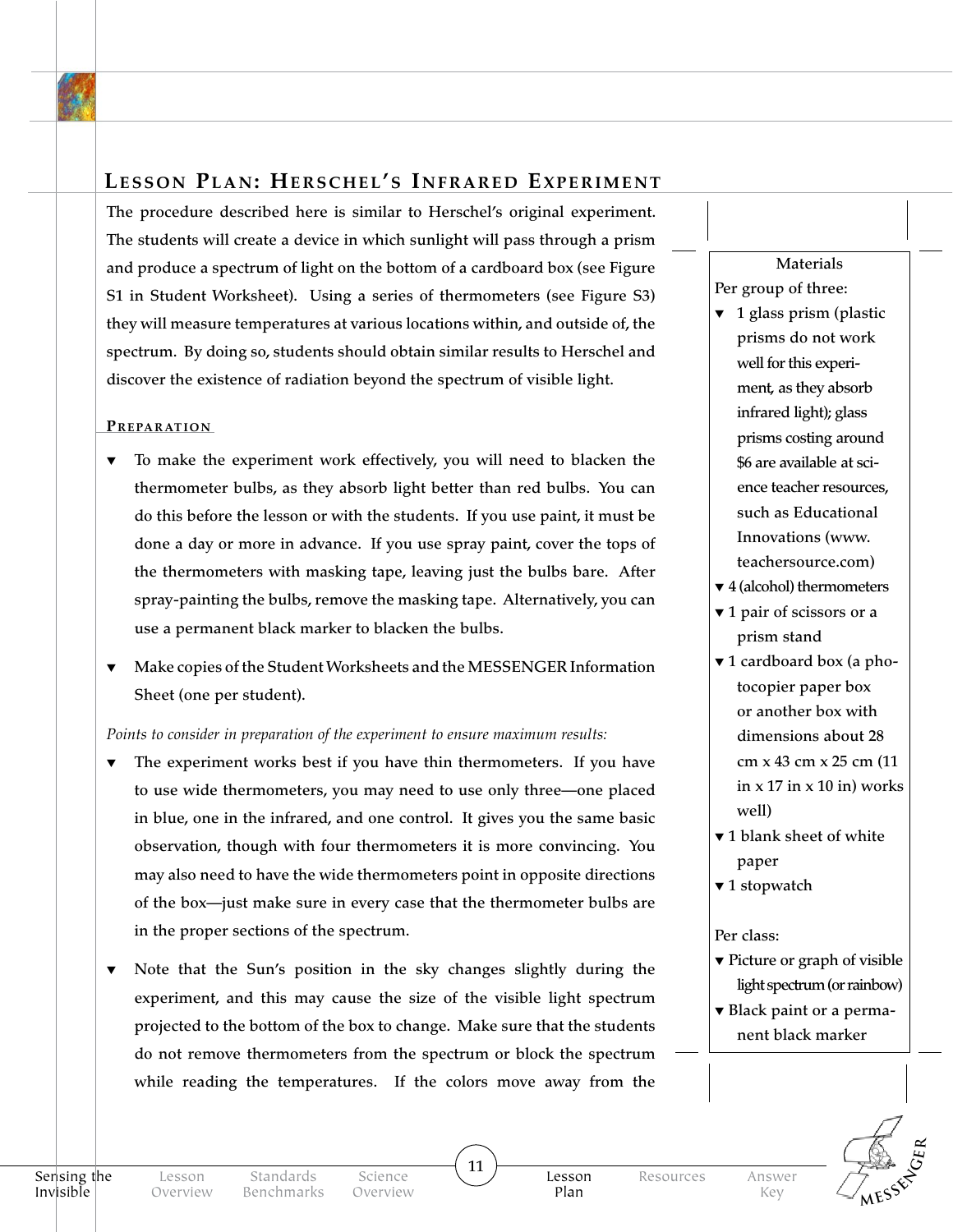bulbs or into the "beyond-red" bulb, you can note how much the Sun moved during the experiment, and repeat the experiment making sure the last bulb does not enter into light or move too far away from the red. The experiment is best done during the middle of the day in order to reduce this effect.

- ▼ If the box is placed so that the prism is far from the projected spectrum, the spectrum will spread out wider, and the different temperatures may be easier to measure. However, the thermometers will receive less solar energy and the temperature readings will be lower. The set-up described here is deemed to be the best way to negotiate the variables—but you and the students may want to experiment with different conditions.
- ▼ The differences between temperatures depend on the width of the spectrum, which in turn depends on several variables such as the time of the day and the size of the box. Regardless, the general trend of the temperatures going up from the blue end of the spectrum to the infrared should show up for all measurements.
- ▼ If you do not have access to the number of thermometers needed in this lesson, you can use thermal strips to illustrate the rise in temperature along the spectrum. However, by using this method, Benchmark 12C is no longer met, and the quantitative aspect of the lesson is lost.

#### **WARM-UP & PRE-ASSESSMENT**

- 1. Talk with students about sunlight. What is it? What do they know about it?
- 2. Discuss rainbows: What is a rainbow? How is it created?

Tell the students rainbows are created when sunlight passes through water droplets in the air and is broken into its constituent colors. Rainbows allow us to see all the colors of the sunlight, instead of just the combined light, which we see as white light.

3. Show a picture of a visible light spectrum—or a rainbow—with the constituent colors. Explain what a spectrum is—a display of the colors of which light is composed, arranged in order of wavelength. Explain how blue light has a shorter wavelength than red light. Ask if anyone knows why the light breaks into separate colors when it passes through a water droplet or a glass prism. Explain that by passing through material light bends, and explain how colors of varying wavelengths bend different amounts.

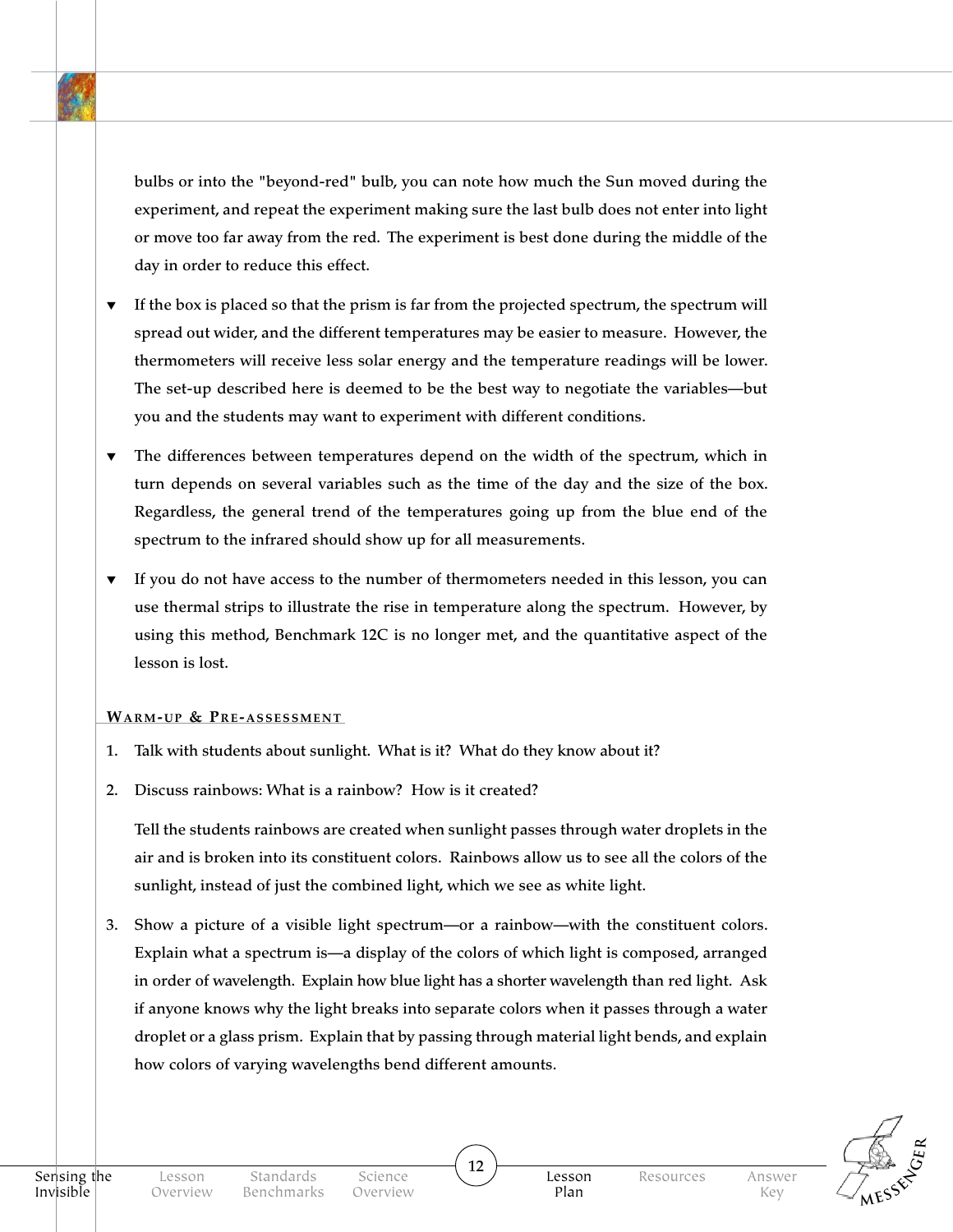- 4. Ask students if they think there are any other differences in the colors we see when sunlight passes through the prism. Write them down and discuss how they could test for any of the differences. (Make sure one of the ideas is the difference in intensity of the colors, or the resulting temperature of the colors.) Discuss the practicality of their experiments and whether they would detect the desired properties. Point out at some time that one way we feel sunlight is by the energy it carries—when we place our hand in sunlight it feels warmer than if our hand is in the shade.
- 5. Guide the students or introduce them to the idea of measuring temperatures in different parts of the spectrum to see if sunlight has an effect. Ask them where they should put two thermometers to compare different parts of the spectrum, and suggest that they have a third thermometer outside of the spectrum as a "control." The idea is to let the students discover for themselves that there is something going on outside of the visible spectrum. It is a good idea to also place a fourth thermometer completely away from the spectrum in a shaded area of the box as an additional control.
- 6. Have the students write down a hypothesis, or a prediction (based on the students' knowledge of the properties of light) about what will happen to each of the thermometers.

**Teaching Tip** 

Use a KWL Chart to determine what students KNOW about light and rainbows; what they WANT to find out; and what they have LEARNED after conducting the experiment. This is a good way to connect new ideas with old ideas, and may increase students' retention and understanding of the new concepts.

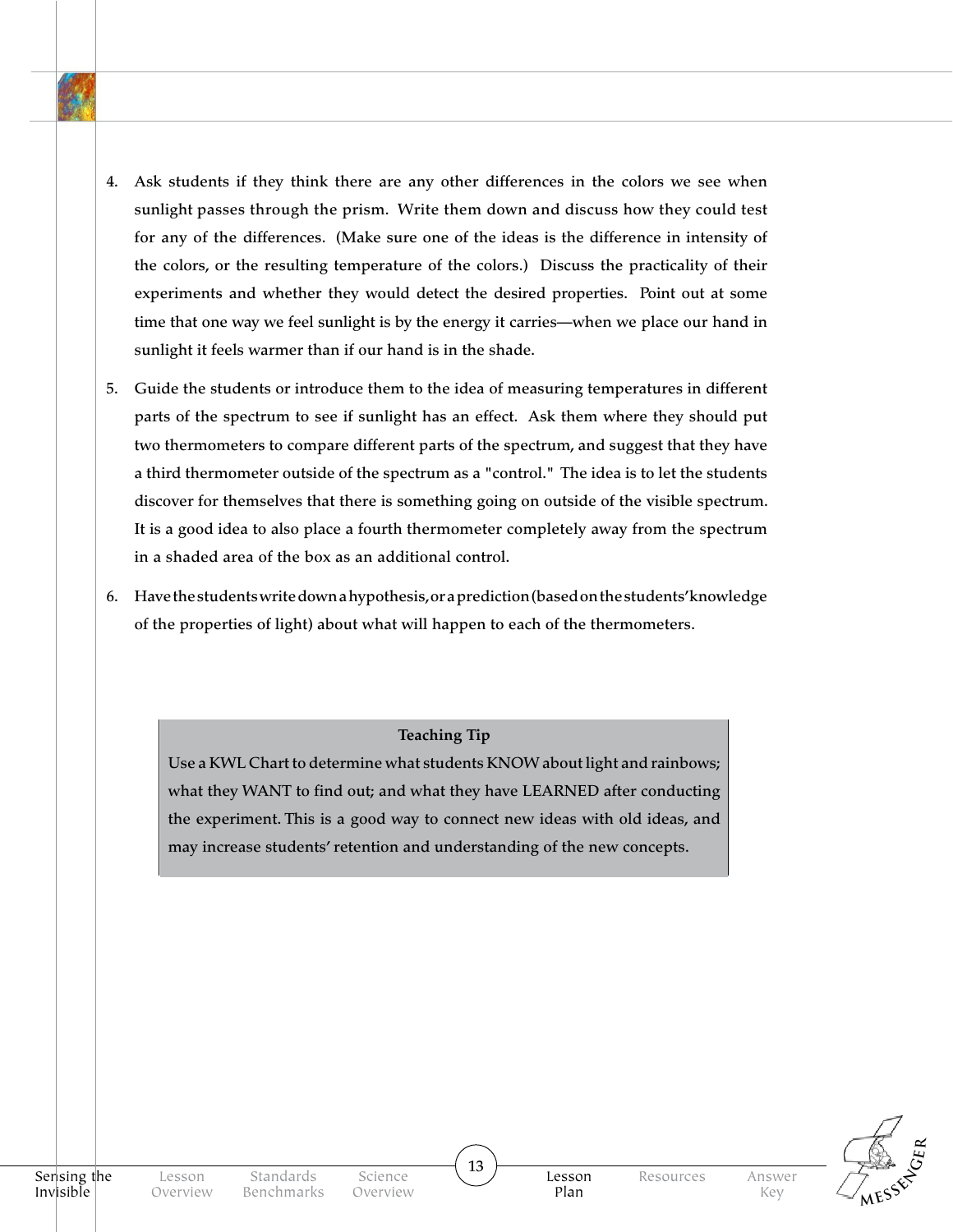#### PROCEDURES

- 1. Show the students the setup for the experiment (see Figure S1 in Student Worksheet). Choose an experiment site with good lighting, preferably outside.
- 2. Form students into groups of three. Give each group the materials necessary to perform the experiment, including the Student Worksheet. The worksheet has the instructions how to set up and conduct the experiment, but you can guide them through it.
- 3. Have the students take the boxes to the experiment site. Do it outdoors, if possible, or in part of a classroom where sunlight comes clearly through the windows. The activity can be done in the classroom, because infrared radiation passes through a glass window, unlike, for example, ultraviolet radiation.
- 4. The students need to make sure the spectrum is wide enough for the thermometer array to sample different colors. They may have to tilt the box a little by placing rocks or books under one side to produce a sufficiently wide spectrum (about 5 cm wide).
- 5. Make sure that the students place the third thermometer just beyond the red end of the spectrum. The wavelengths of sunlight past red are condensed to a small region; if the thermometer bulb is too far out, it will not record any temperature change. Have students tape the thermometers in place so that they are easily read and will not move during the experiment.
- 6. Remind the students to record their results on their worksheets.

#### **Teaching Tip**

You can also try to see if the students can feel the infrared light. Have one student in the group close his or her eyes and have their finger outside the spectrum of light. Another student moves their hand toward the light. The one with closed eyes says when he/she feels warmth from the light.

14



Resources Answer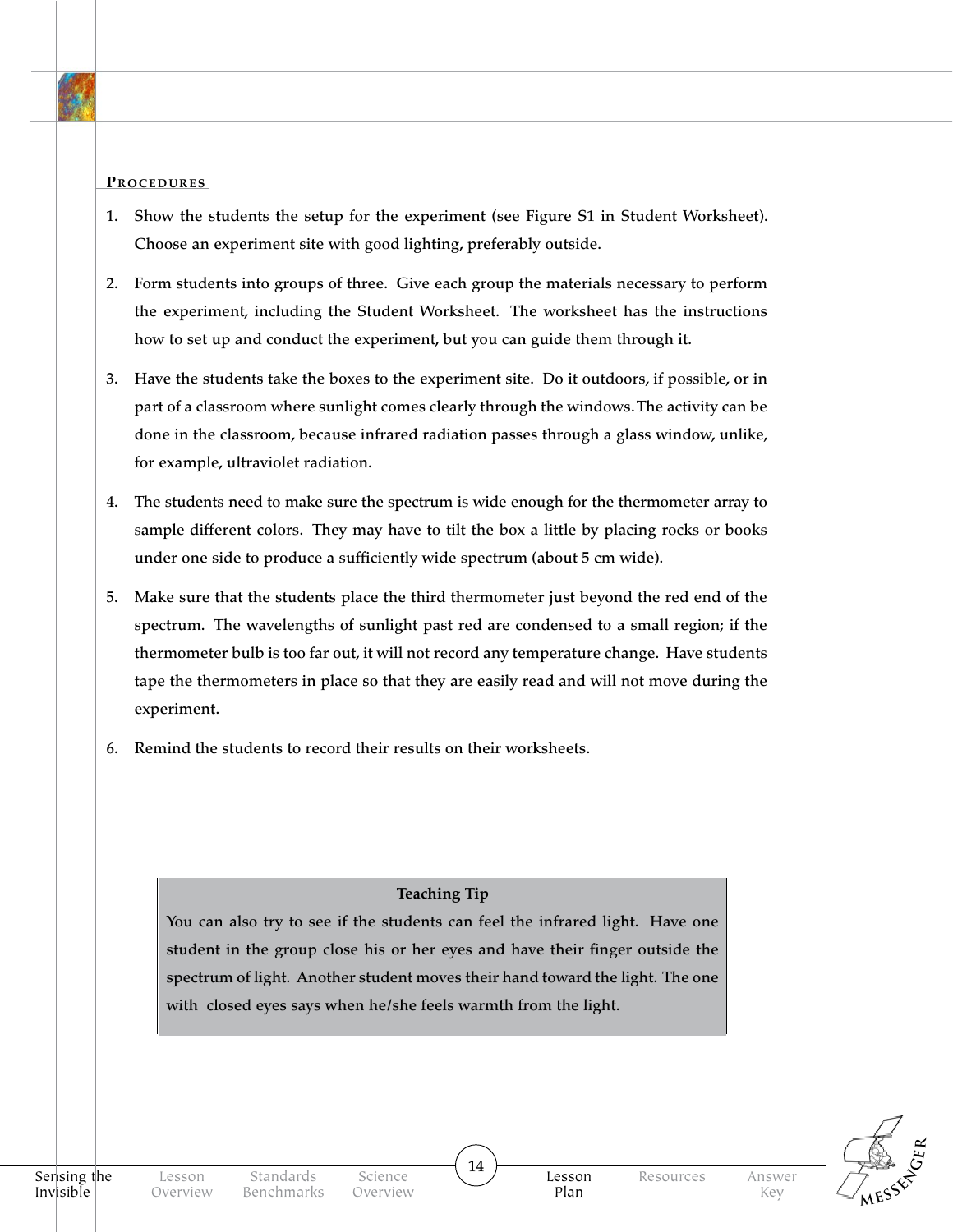#### **Teaching Tip**

If the students suggest that perhaps the differing rises in temperature are due to the thermometers being different, repeat the experiment but switch the thermometers around, for example so that the thermometer that was in the infrared range is now in the blue, etc.

#### **Teaching Tip**

As discussed in the Science Overview, the wavelength of radiation determines what kind of radiation it is; that is, the wavelength of "blue light" is shorter than that of "red light." The wavelength of light also determines the basic energy of that kind of radiation—shorter wavelength light has higher energy than longer wavelength light. The temperatures measured in the experiment do not measure the basic energy of individual types of light. Instead, they measure how strong sunlight is in the different colors. That is why the temperatures in the experiment are higher in the red region of the spectrum; more "red light" arrived during the experiment than "blue light," and so the temperature measured in red end of the spectrum was higher, even though the energy of an individual "blue light" wave is higher than that of "red."

#### **DISCUSSION & REFLECTION**

1. After students have completed the worksheets, compile the results of the measurements from all groups on a chart like the one below. Have the students calculate the class averages.

| Group          | "Blue<br>temperature" | "Yellow<br>temperature" | "Beyond-red<br>temperature" | "Shade<br>temperature" |  |  |
|----------------|-----------------------|-------------------------|-----------------------------|------------------------|--|--|
| 1              |                       |                         |                             |                        |  |  |
| $\overline{2}$ |                       |                         |                             |                        |  |  |
| 3              |                       |                         |                             |                        |  |  |
| $\overline{4}$ |                       |                         |                             |                        |  |  |
| Average        |                       |                         |                             |                        |  |  |
|                |                       |                         |                             |                        |  |  |



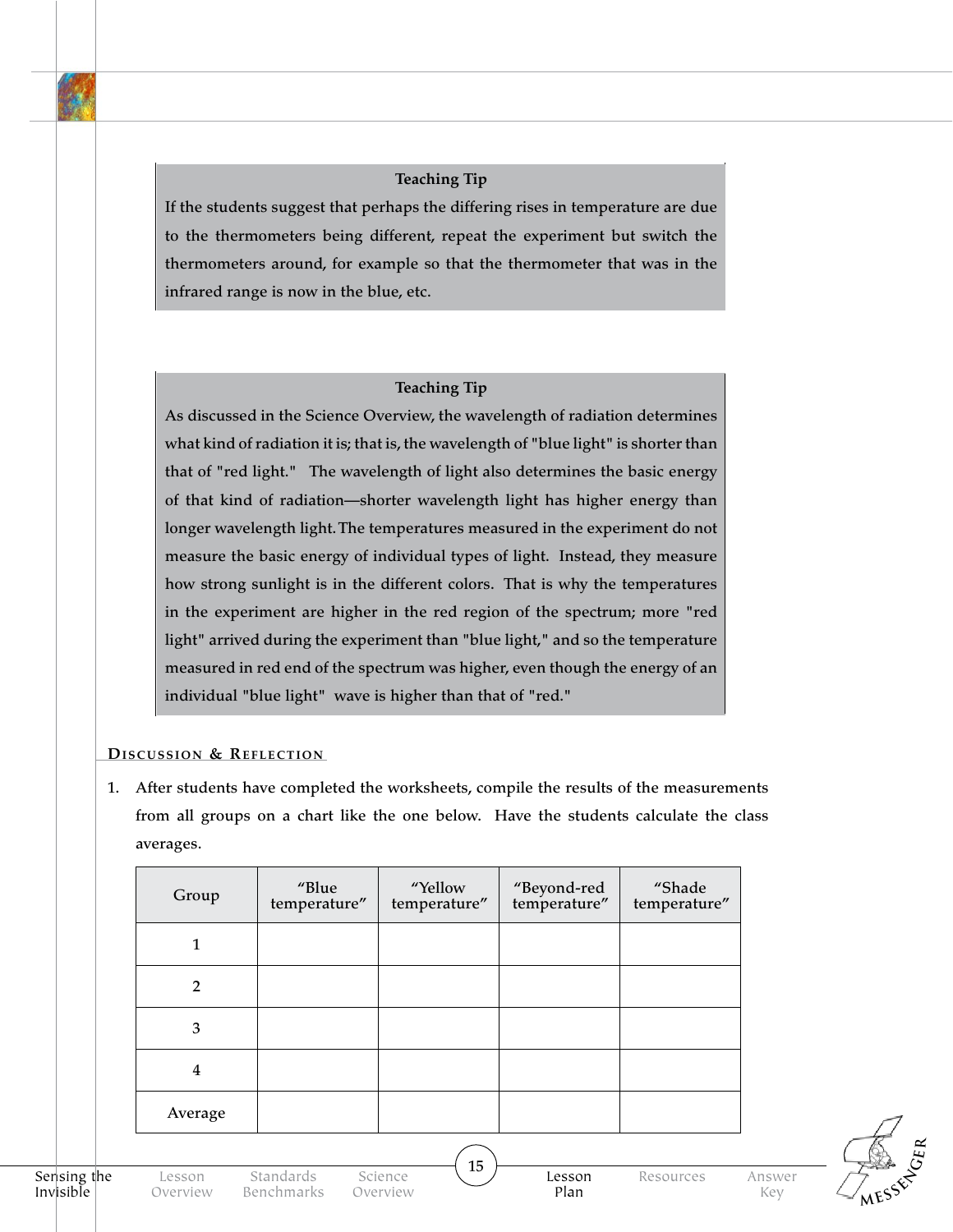The results should indicate that the temperatures rise from the blue visible light to the "beyond-red." Discuss with students what this means. Confirm for them that this means that there is some "invisible light" arriving from the Sun that is just beyond the red part of the spectrum. Ask them if they know what this radiation might be called; if no one knows, tell them it is called infrared radiation. Tell them where the name comes from.

- 2. Tell the students that they performed a version of an experiment that a famous scientist named Sir Frederick William Herschel originally did in 1800. Tell them how he intended to measure the temperatures of the colors of sunlight and ended up discovering infrared radiation! Remind students that sometimes important scientific discoveries are made "by accident"—as a by-product of an investigation intended to answer another question. Both carefully designed investigations and discoveries by accident are important for scientific progress, as long as they can be verified and repeated. Have the students note that, in effect, they verified Herschel's results with their experiment. This ability to verify results is central to the scientific process.
- 3. Remind the students that the prism bends light according to its wavelength, which describes what kind of color of light it is. Blue light has a smaller wavelength than yellow light, so it bends more. Ask them how the wavelength of red light compares with blue? How does it compare with infrared?
- 4. Tell the students that there are even more forms of light besides infrared that we cannot see. Ask the students if they can name any of them. Write answers on the board according to the wavelength and fill in what students do not say.
	- Gamma rays X-rays Ultraviolet Visible light Infrared Radio waves (including microwaves)

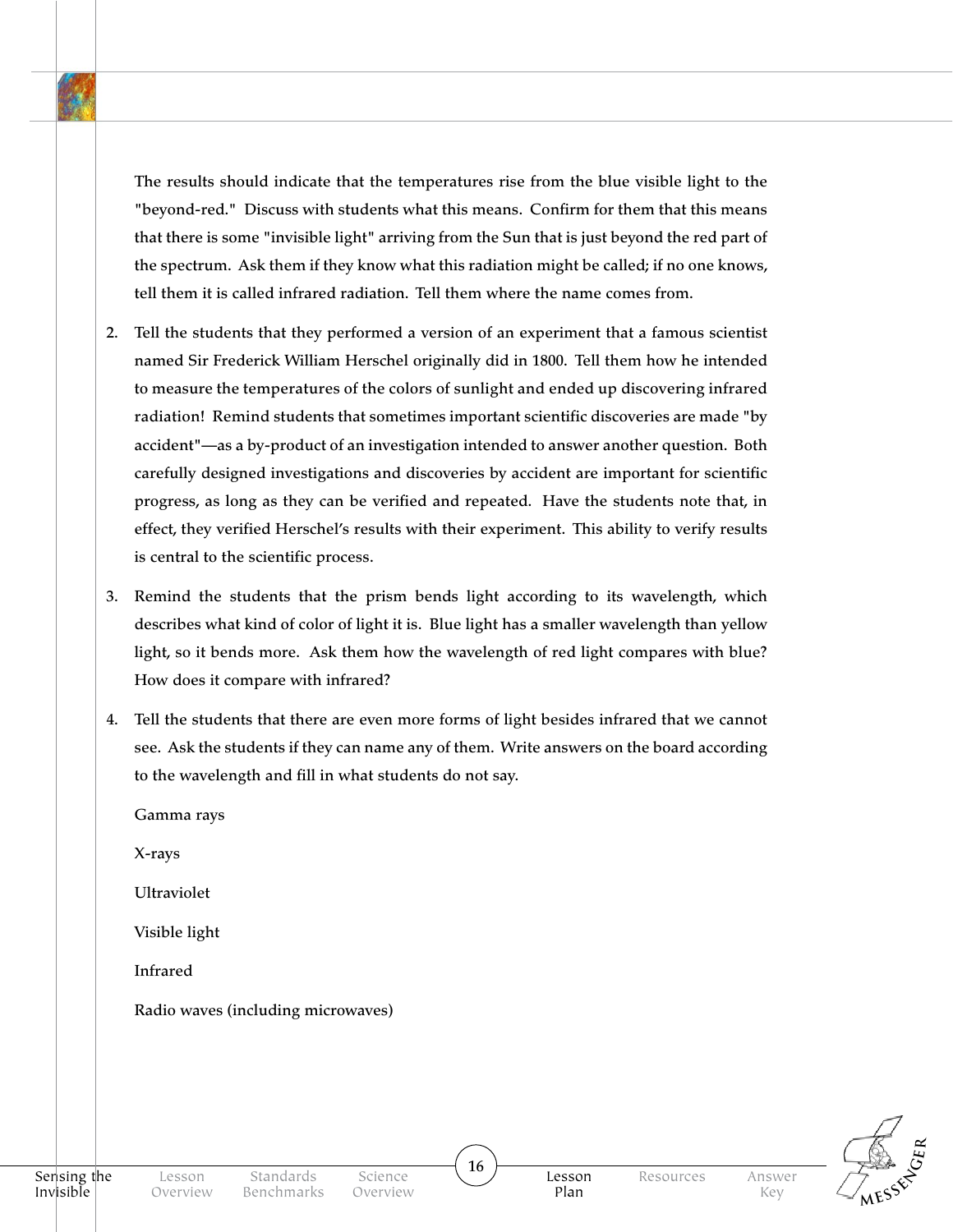Discuss and brainstorm the many uses of these different forms of light with the students. Remind them that they all belong to the same family of electromagnetic radiation. Visible light is just a small part of it. Show the students a chart or draw a picture of the electromagnetic spectrum. Discuss the differences and similarities between the various forms of electromagnetic radiation. Be sure to tell them that the only major difference between visible light and infrared radiation is the wavelength. Tell them that our eyes cannot detect infrared radiation, although some animals' can. Remember that all forms of electromagnetic radiation travel at the same speed—the speed of light.

- 5. Discuss with students the relationship of heat and infrared radiation. They just detected the infrared radiation emitted from the Sun. Tell the students that all warm objects emit infrared radiation. Ask them if they know of any uses for this property. (For example: Infrared or night-vision goggles that allow us to see warm objects in the dark.) Discuss some of the uses of infrared radiation. (For example: Automatic door openers, automatic toilet flushers, burglar alarms, etc.)
- 6. Remind the students that infrared radiation is used for many different purposes. It is also important in space (as you may have discussed with the students in the previous step already with regards to infrared astronomy). Tell them about the MESSENGER mission to Mercury and hand out the MESSENGER information sheet. Ask the students what they know about Mercury—where it is in the Solar System. Since it is so close to the Sun, how do the students think the amount of sunlight at Mercury compares with that on Earth? (Answer: It will be up to 11 times more.) Tell them that the temperatures on Mercury's surface can reach over  $400^{\circ}C$  (750°F). What do the students think this means for the MESSENGER mission? Sunlight and infrared radiation come from the Sun, but Mercury's surface is also hot. Does Mercury radiate infrared radiation?
- 7. Ask students what ways they can think of to protect the spacecraft from these sources of heat. Describe to the students how the MESSENGER spacecraft will deal with these problems. Remind them that infrared light is also beneficial, and the spacecraft will be making measurements of the infrared radiation from the surface of Mercury.

17



Science Overview Lesson Plan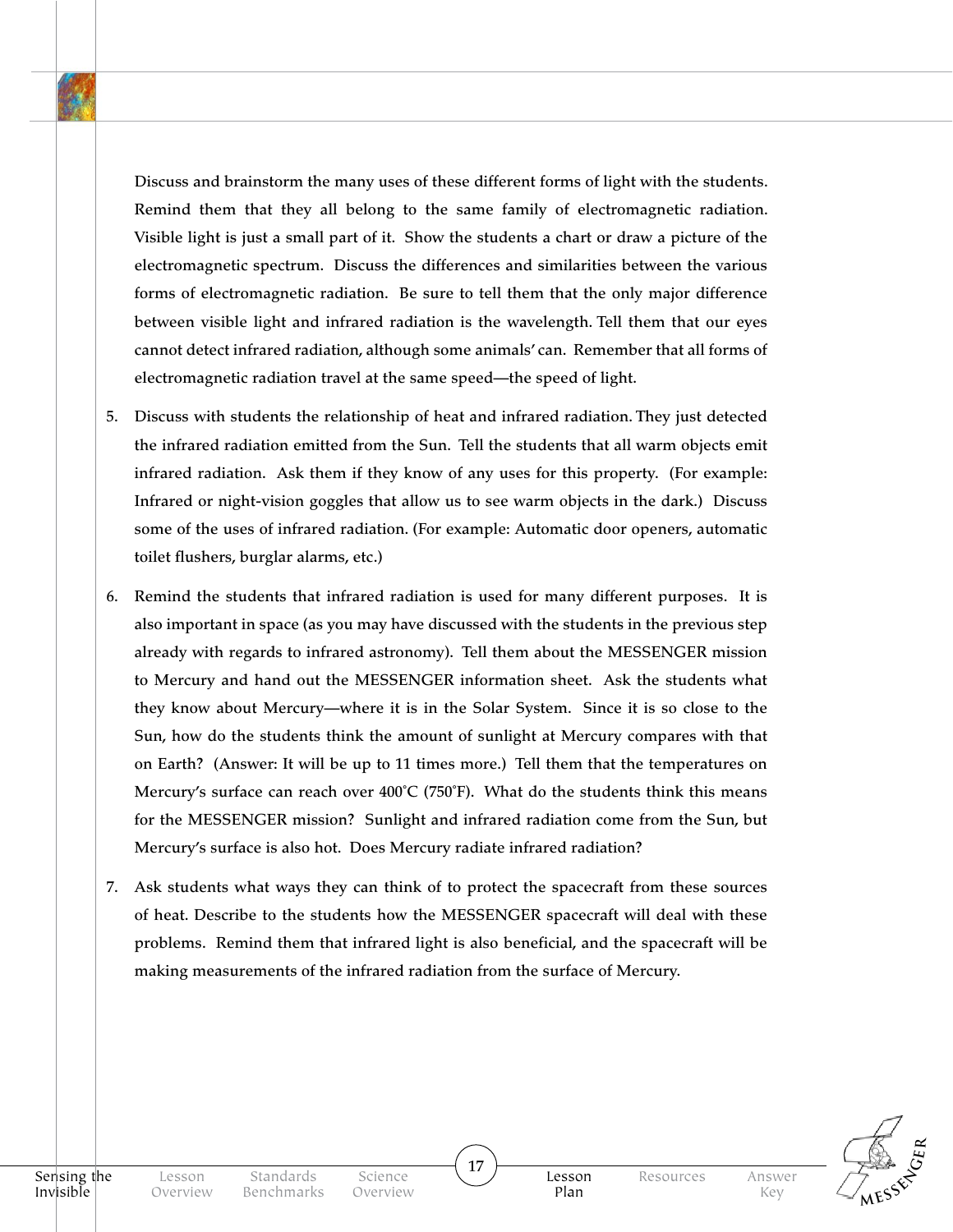#### **Teaching Tip**

Most night vision devices do not use infrared radiation, but amplify the existing visible (and infrared) light many times over ("image enhancement"). If you want to show a video or picture of what night vision looks like, make sure that it is the right kind. Through night vision equipment that uses image enhancement, objects look the same as they do in visible light, only with a green or gray tint. Night vision equipment that uses infrared ("thermal imaging") may display bright colors (or shades of gray) representing different temperatures. Image enhancement devices are useful for detecting objects in low-light conditions, and they can distinguish between objects of the same temperature (furniture in a room, for example). Thermal imaging devices are useful in total darkness (where image enhancement does not work since there is no light source) and detecting objects of differing temperatures (animals in a room, for example).

#### **LESSON ADAPTATIONS**

If time permits, instead of showing students the experiment setup, have them design their own experiment to test properties of different color light, using the prisms and the spectra they create. Ask what they want to know about light, and help create ways in which they can test their hypotheses. Some of the students may discover something similar to Herschel's experiment, and want to test for light beyond the visible. Then begin the lesson. This way, the students can experience the complete scientific process first-hand, including the cycles of trial, error and correction.

#### EXTENSIONS

- Students can measure temperature in other areas of the spectrum. Have them graph their data.
- ▼ The students may try the experiment at different times of the day. In this case, the exact temperature differences between the colors may change, but the relative comparisons will remain valid.
- Students may also write an essay or design a poster or a brochure about one of the following topics:
	- Visible light is only one of the kinds of radiation coming from the Sun. Explain the similarities and differences between different types of light, and how they are used.
	- Research Sir William Herschel and explain how he came to discover infrared radiation.
	- Explain why we would want to use infrared radiation to study Mercury.
	- Explain how excess infrared radiation is a concern for the MESSENGER mission.



Science Overview

Plan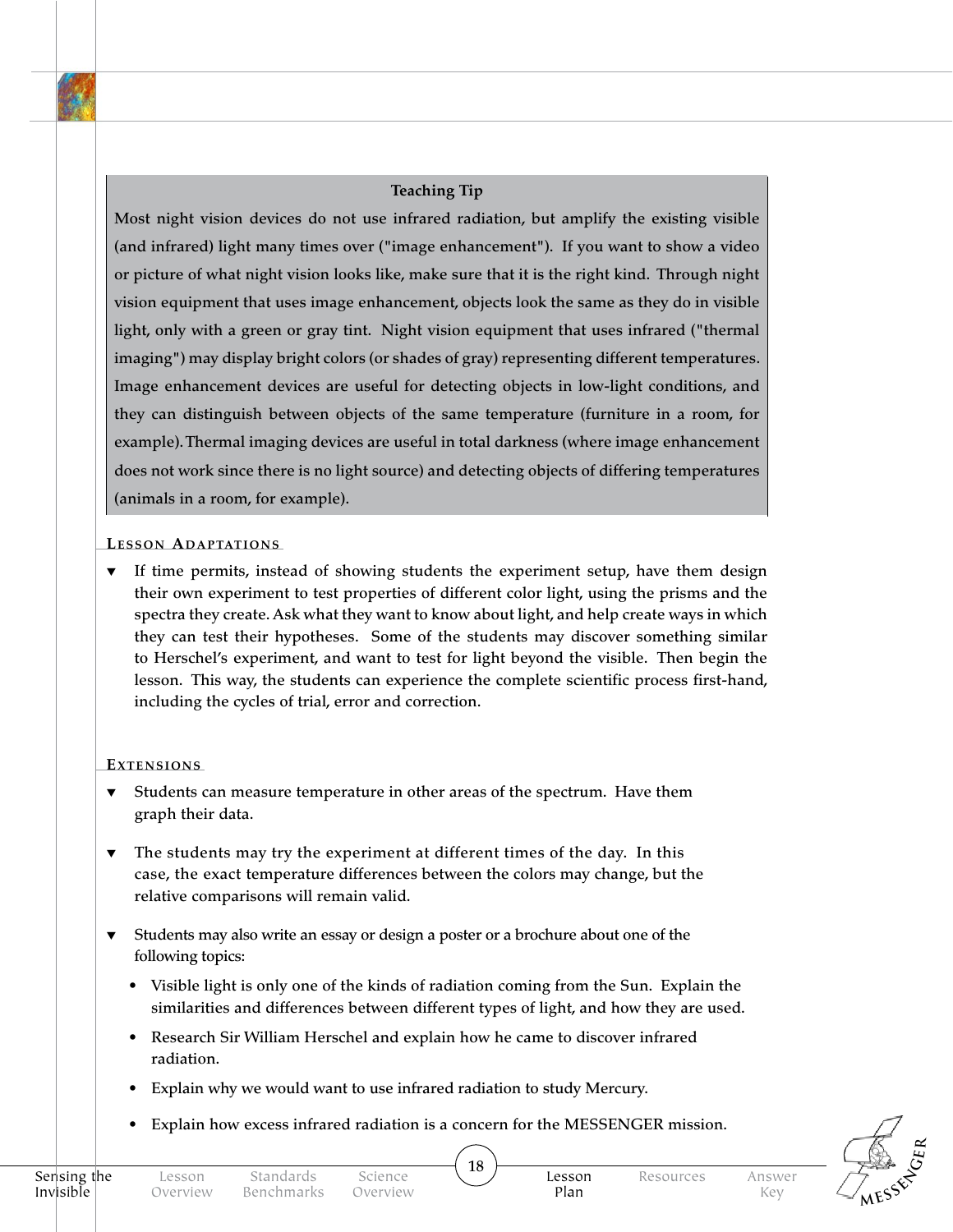#### **CURRICULUM CONNECTIONS**

- *History of science / Gender studies: Have the students explore the role of women in astronomy.* Sir William Herschel's sister, Caroline, was a great astronomer and made several important discoveries. Unfortunately, the general style of the times was that astronomical observations made by women were often credited to their fathers, brothers, and husbands. Have the students examine the role of women in astronomy throughout history, from the early period to modern times. Have the students profile a great female astronomer from the past or the present.
- ▼ *Technology:* Have the students choose an application where infrared radiation is used and write an essay about it.
- Astronomy: Have the students examine the importance of infrared astronomy, and especially the expectations laid on the final element of NASA's Great Observatories program, Spitzer Space Telescope. The other great observatories are The Hubble Space Telescope (visible light), Compton Gamma-Ray Observatory (gamma rays), and Chandra X-Ray Observatory (X-rays).
- Art / Photography: Purchase regular and infrared film to be used in a standard 35-mm camera. Infrared film can usually be purchased at a well-stocked photography supply store. Photograph test subjects in both infrared and visible film and see how the developed results compare.
- ▼ *Earth science:* Infrared satellites have provided a lot of information about environmental changes on Earth. Have the students explore the NASA Earth Observatory Web site (earthobservatory.nasa.gov/) and discover how various parts of the electromagnetic spectrum are used in Earth science observations.

#### **CLOSING DISCUSSION**

Remind students how in this lesson they discovered that there is a lot of radiation coming from the Sun besides visible light, forms of "light" that we cannot see. Discuss how we use infrared light in many places today. Use the example of MESSENGER to review ways in which infrared radiation is useful, as well as harmful.

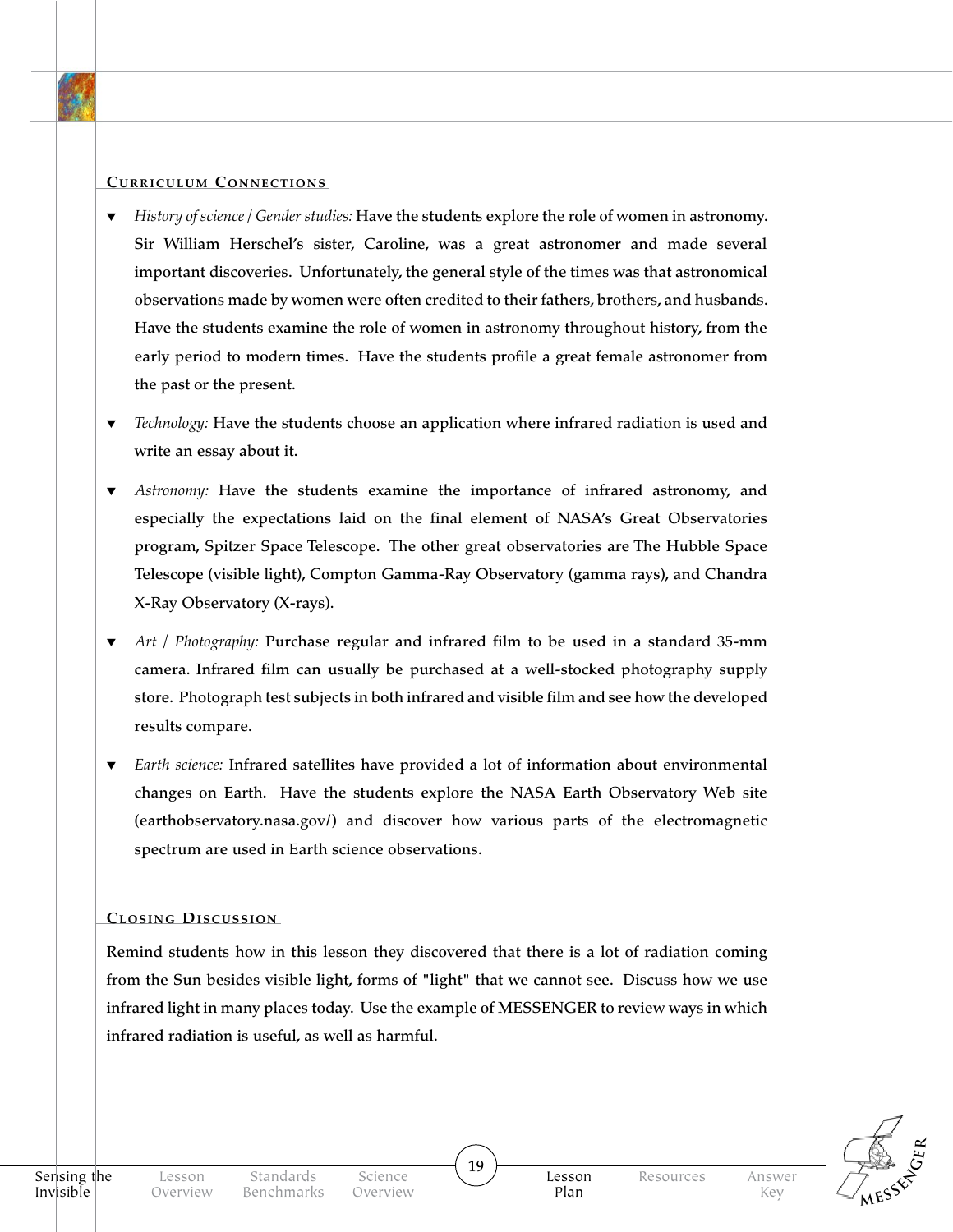

#### ASSESSMENT

#### *4 points*

- ▼ Student created a spectrum.
- ▼ Student completed tables in Student Worksheet.
- ▼ Student's experiment yielded correct results—that the highest temperature was recorded "just beyond red."
- ▼ Student concluded that there must be invisible light beyond the red.

#### *3 points*

▼ Student met three of the four criteria from above.

#### *2 points*

▼ Student met two of the four criteria from above.

#### *1 point*

▼ Student met one of the four criteria from above.

#### *0 points*

▼ No work completed.

Lesson Plan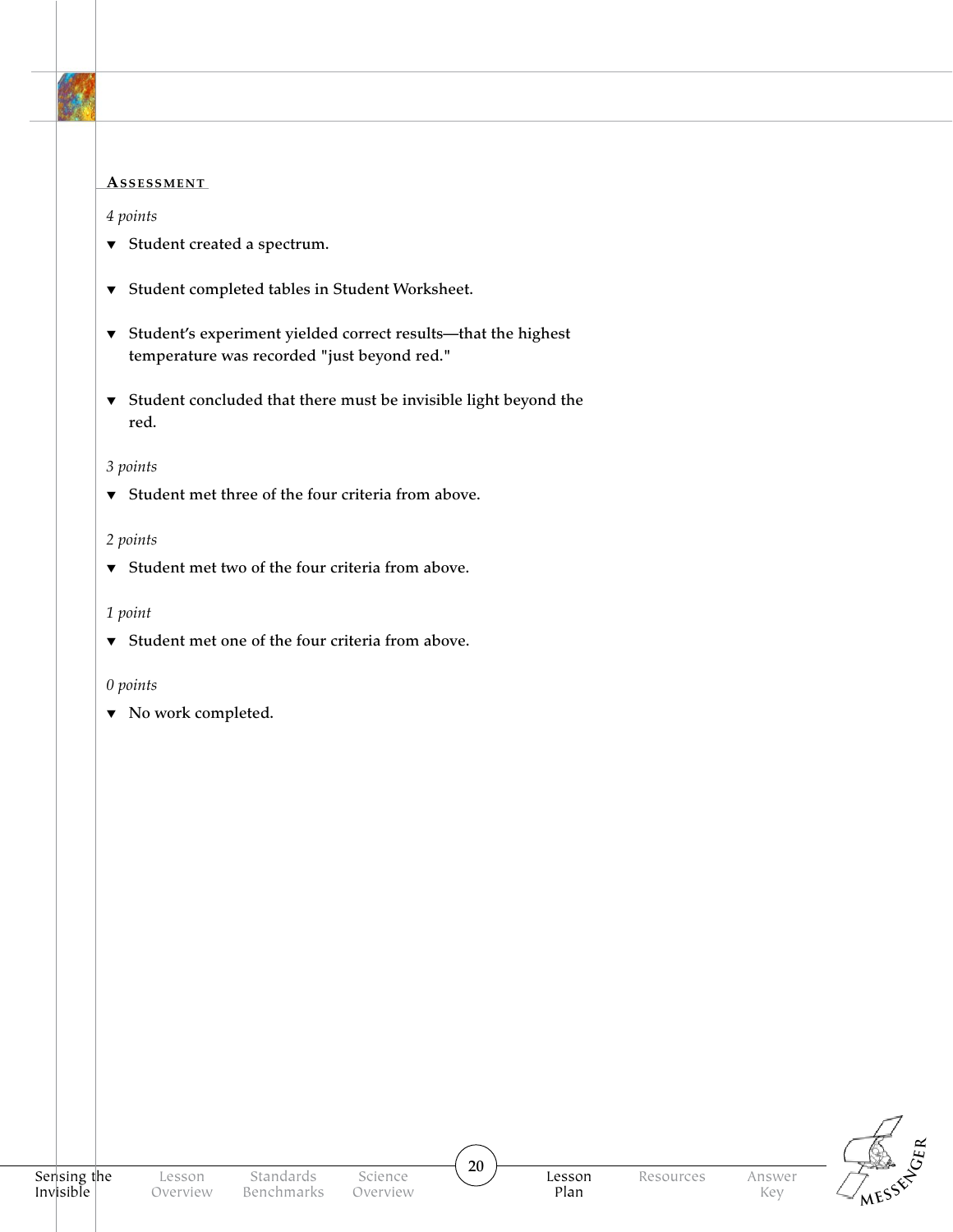

### **Internet Resources & References**

*MESSENGER website*

#### messenger.jhuapl.edu

*American Association for the Advancement of Science, Project 2061 Benchmarks for* 

*Science Literacy*

www.project2061.org/tools/benchol/bolintro.htm

*Cool Cosmos: Infrared Astronomy*

coolcosmos.ipac.caltech.edu

*Cool Cosmos: The Herschel Experiment*

coolcosmos.ipac.caltech.edu/cosmic\_classroom/classroom\_

activities/herschel\_experiment.html

(Includes a Spanish-language description of the experiment)

*NASA's Earth Observatory*

earthobservatory.nasa.gov

*National Science Education Standards* 

www.nap.edu/html/nses/html/

*Spitzer Space Telescope*

spitzer.caltech.edu

### **Acknowledgments**

The student activity in this lesson has been adapted from the NASA/IPAC activity "The Herschel Experiment" (coolcosmos.ipac.caltech.edu/cosmic\_classroom/classroom\_activities/ herschel\_experiment.html)



21

Answer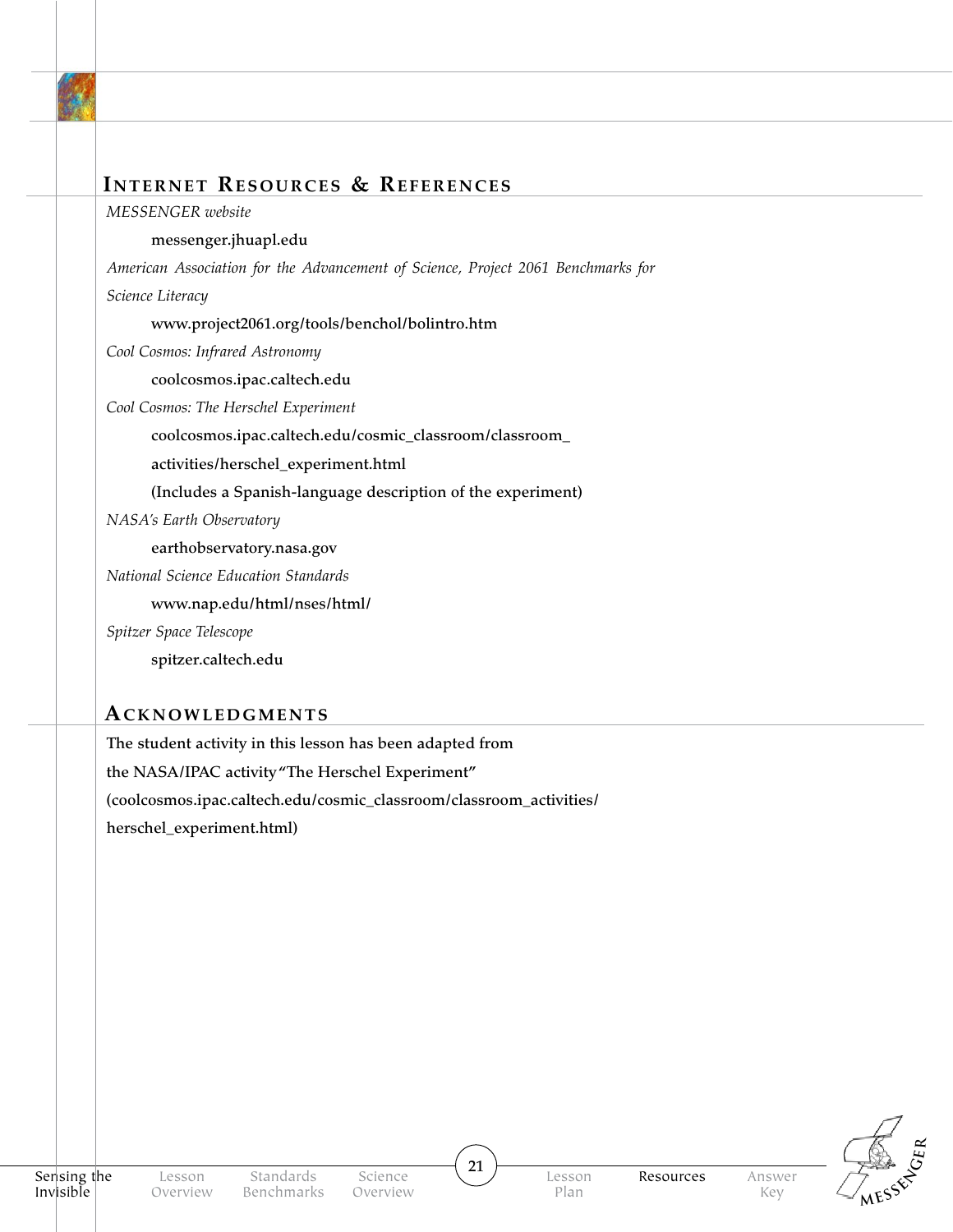## **The Herschel Experiment**





*Figure S1.* 

*The experiment device. Place a white sheet of paper in the bottom of a cardboard box. Fasten a glass prism to one side of the box. Place thermometers within the forming spectrum, with one thermometer bulb just beyond the red end of the spectrum and an extra thermometer in a shaded area of the box.*



Student Worksheet

Name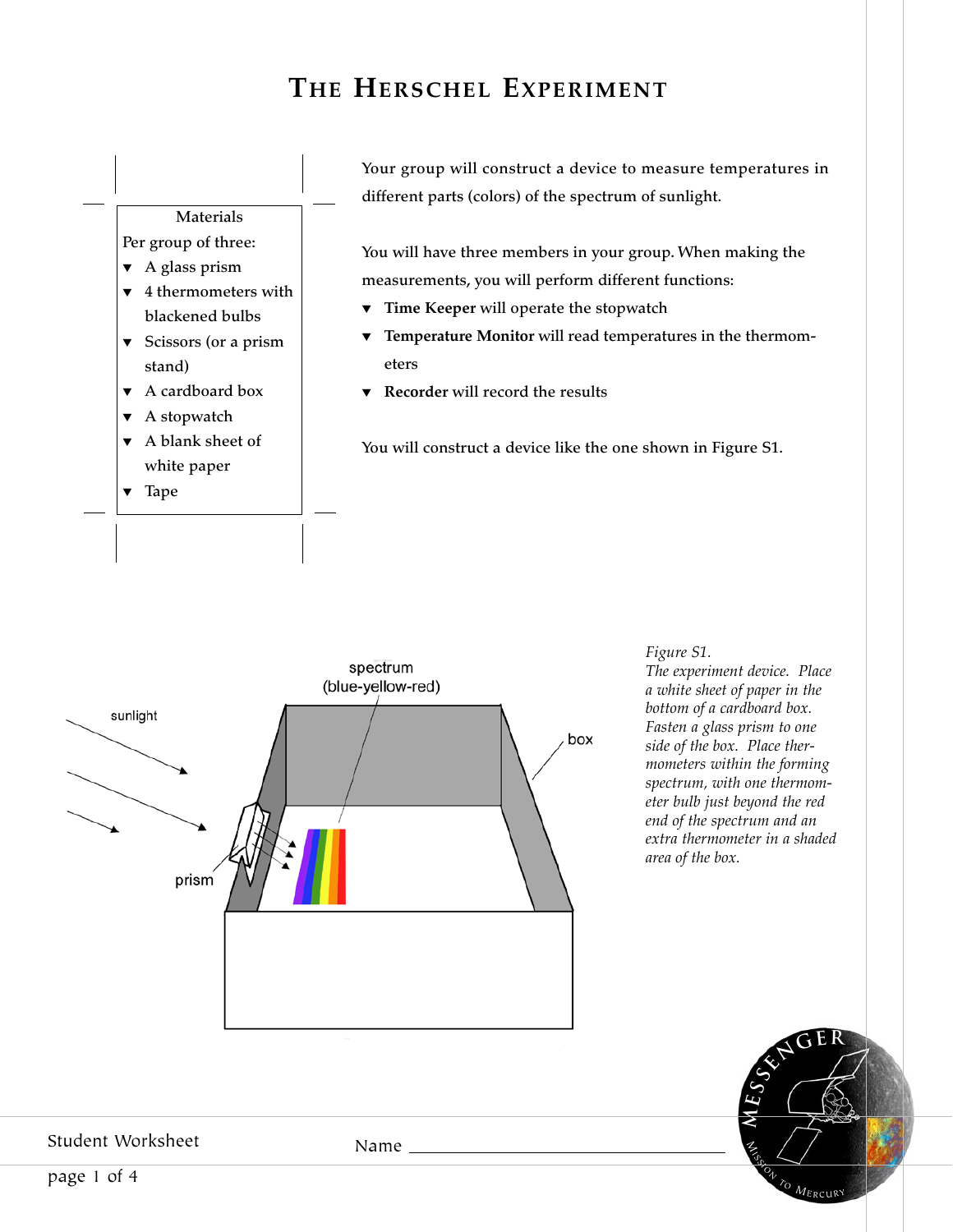#### Procedures

#### *Preparing the device*

- 1) Tape the white sheet of paper to the bottom of the box.
- 2) Attach the glass prism near the top of one edge of the box. If you have a prism stand, you can use it. If not, you can cut a notch in the edge of the box. Make sure the notch is just the right size for the prism to fit snugly while still allowing it to rotate about its long axis (see Figure S2). You can achieve this by making the side cuts so that the space is slightly less than the length of the prism, while the bottom cut is slightly deeper than the width of the prism. Now slide the prism into the notch.



*Figure S2. A notch is cut in the side of the box so that the prism fits snugly and can rotate around its long axis.*

 $MES<sup>6</sup>$ 

**R**

3) Take the box to the experiment site.

## **WARNING**

### **Do** *not* **look directly at the Sun!**

Looking for even a few seconds can cause permanent damage to the eyes! Note that sunglasses do *not* provide an adequate safeguard against looking directly at the Sun.

So remember to *never* look directly at the Sun**!**

Student Worksheet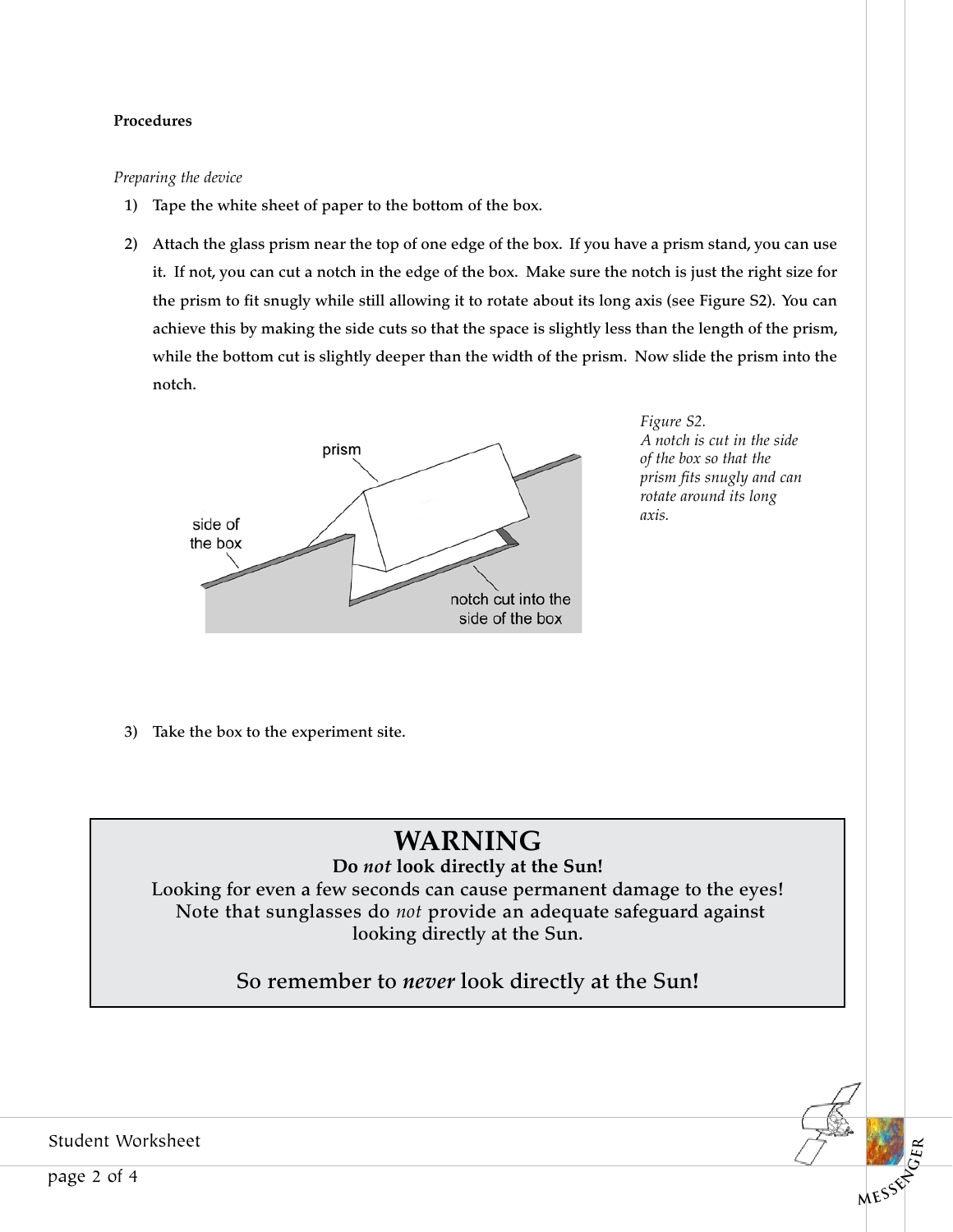

*Figure S3.* 

*Place the thermometers in the spectrum created by the prism, with two thermometer bulbs in different colors of the spectrum (such as blue, yellow), and one just beyond the red end of the spectrum. Place the fourth thermometer in a shaded area of the box.*

- 4) Set down the experiment device and place the thermometers so that they are in the shade inside the box. Let the box sit for five minutes. Check the temperature of the thermometers and record the result in the chart on Page 4.
- 5) Place the box so that the side with the prism faces the Sun (see Figure S1). Rotate the prism so that you get a nice, wide spectrum on the sheet of paper.
- 6) Place the thermometers on top of the spectrum so that one thermometer is on top of the blue band, one is on top of the yellow, and the third one is just beyond the red end of the spectrum where there is no visible light (see Figure S3). Place the fourth thermometer in a shaded area of the box. Tape the thermometers to the bottom of the box so that they do not move during the experiment, and they are easy to read. Be careful not to move the box while you tape down the thermometers!
- 7) When everyone in the group is ready, start the stopwatch. The Time Keeper will operate the stopwatch and tell the Temperature Monitor when to check the thermometers, and the Recorder will record the results in the chart on Page 4.

**MESSES** 

**R**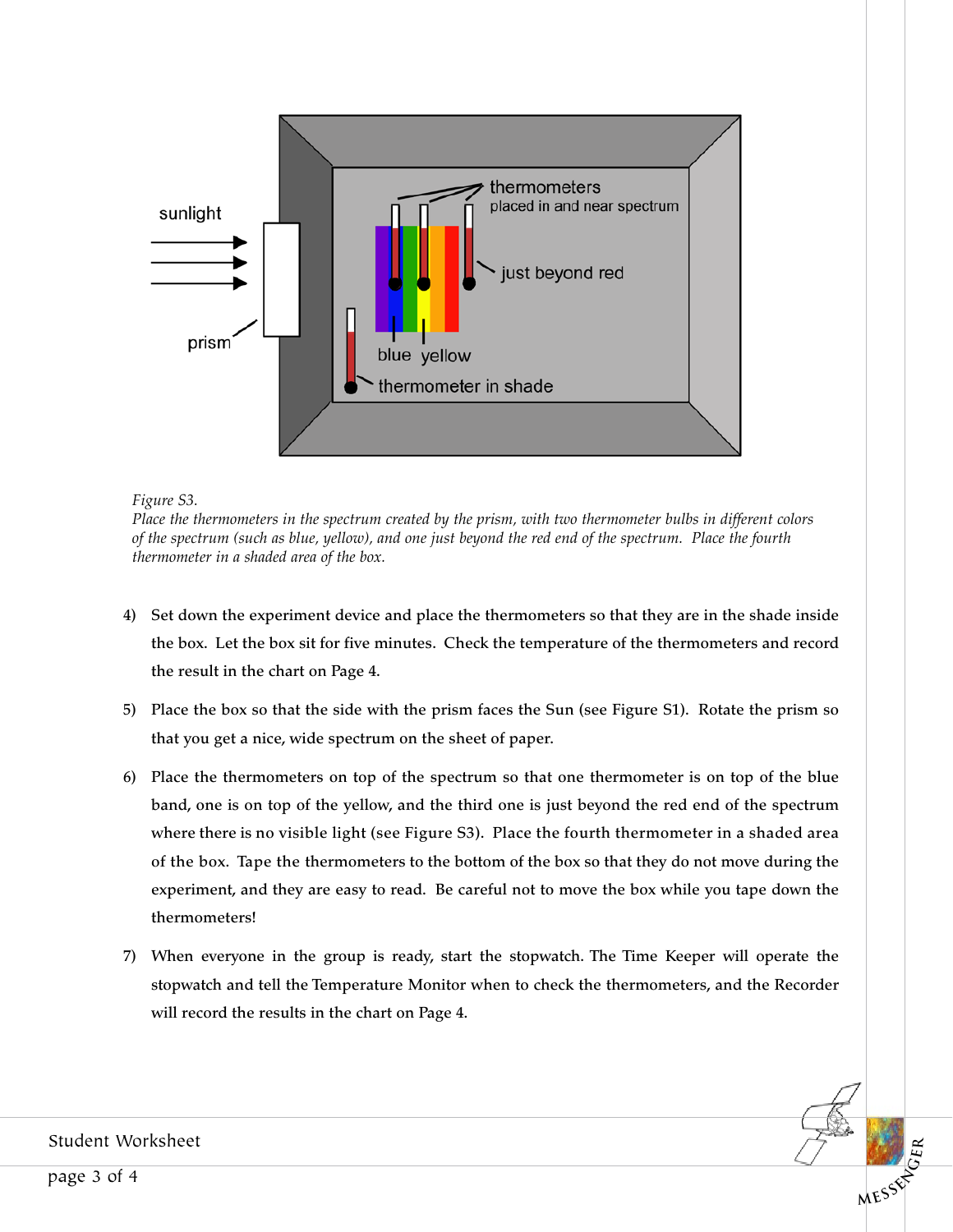#### **Observations in the Shade**

| <b>TEMPERATURE IN</b><br>THE SHADE | <b>THERMOMETER 1</b> | THERMOMETER 2 | $\blacksquare$ Thermometer 3 $\blacksquare$ | $T$ HERMOMETER 4 |
|------------------------------------|----------------------|---------------|---------------------------------------------|------------------|
| AFTER 5<br><b>MINUTES</b>          |                      |               |                                             |                  |

#### **Observations with the Spectrum**

| <b>TEMPERATURE IN</b><br>THE SPECTRUM | <b>THERMOMETER 1</b><br>(BLUE) | <b>THERMOMETER 2</b><br>(YELLOW) | <b>THERMOMETER 3</b><br>(BEYOND RED) | <b>THERMOMETER 4</b><br>(SHADE) |
|---------------------------------------|--------------------------------|----------------------------------|--------------------------------------|---------------------------------|
| 1 MINUTE                              |                                |                                  |                                      |                                 |
| 2 MINUTES                             |                                |                                  |                                      |                                 |
| 3 MINUTES                             |                                |                                  |                                      |                                 |
| 4 MINUTES                             |                                |                                  |                                      |                                 |
| 5 MINUTES                             |                                |                                  |                                      |                                 |

Answer the following questions individually.

1. What did you notice about your temperature readings?

2. Which thermometer recorded the highest temperature? The lowest?

3. What does this tell you about the sunlight's energy beyond the visible light spectrum?

**MESSENG<sup>E</sup>**

**R**

4. List other observations.

5. List problems you had conducting the experiment.

Student Worksheet

page 4 of 4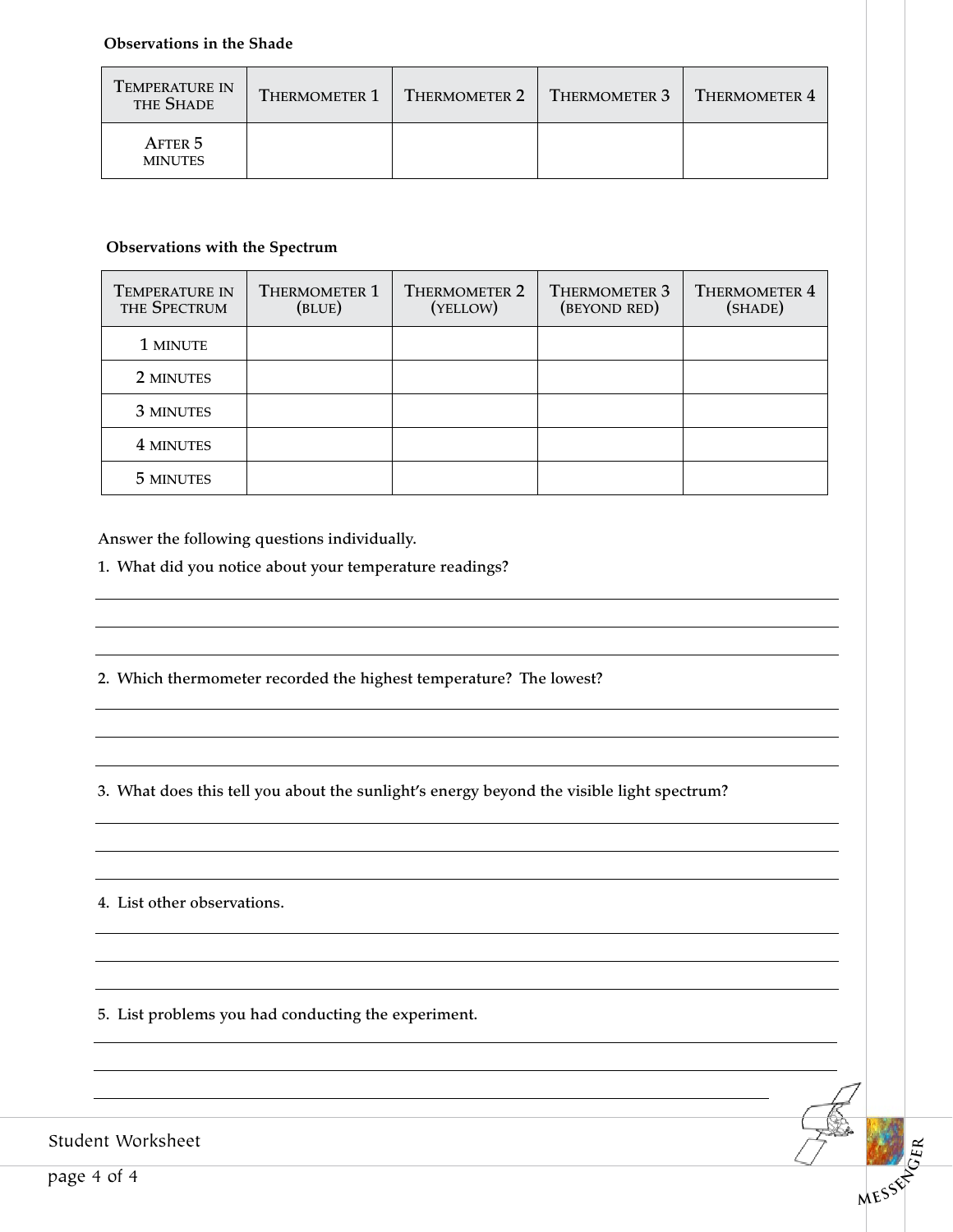## **Answer Key**

#### **Student Worksheet**

- 1. The temperatures of the colors should increase from the blue to the red part of the spectrum.
- 2. The highest temperature should be just beyond the red portion of the visible light spectrum. The lowest of the three thermometers in the spectrum should be at the blue end of the spectrum. The lowest temperature of all four thermometers should be from the one in the shade.
- 3. There is some sort of invisible light there. Some students might know it is called infrared radiation.
- 4. Answers will vary depending on how the experiment was done by different teams.
- 5. Answers will vary depending on how the experiment was done by different teams.



26

Answer Key